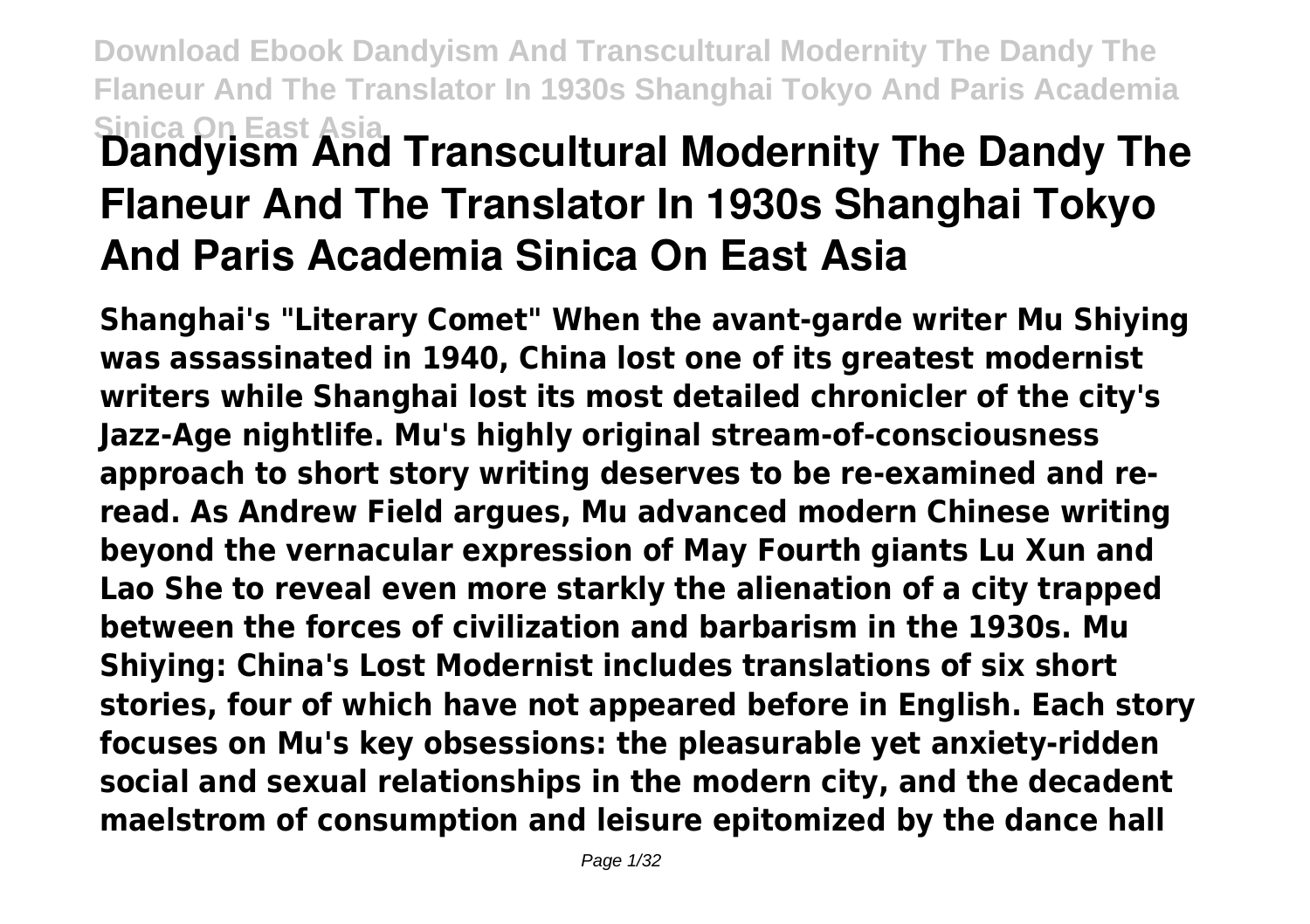**Download Ebook Dandyism And Transcultural Modernity The Dandy The Flaneur And The Translator In 1930s Shanghai Tokyo And Paris Academia Sinica On East Asia and nightclub. In his introduction, Field situates Mu's work within the transnational and hedonistic environment of inter-war Shanghai, the city's entertainment economy, as well as his place within the wider arena of Jazz-Age literature from Berlin, Paris, Tokyo and New York. His dazzling chronicle of modern Shanghai gave rise to Chinese modernist literature. His meteoric career as a writer, a flâneur, and allegedly a double agent testifies to cosmopolitanism at its most flamboyant, brilliant and enigmatic. Andrew Field's translation is concise and lively, and his account of Mu Shiying's adventure in modern Shanghai is itself a fascinating story. This is a splendid book for anyone interested in the dynamics of Shanghai modern." — David Der-wei Wang, Harvard University "Mu Shiying was one of China's pioneer modernists, and his stories are full of inventive touches, including his own experimental technique of stream-of-consciousness, that evoke the emergent splendour of urban decadence of Shanghai in the 1930s. This English translation of his most important stories edited and translated by an acknowledged historian of Shanghai culture is long overdue." — Leo Ou-fan Lee, author of Shanghai Modern: The Flowering of a New Urban Culture in China: 1930–1945** Page 2/32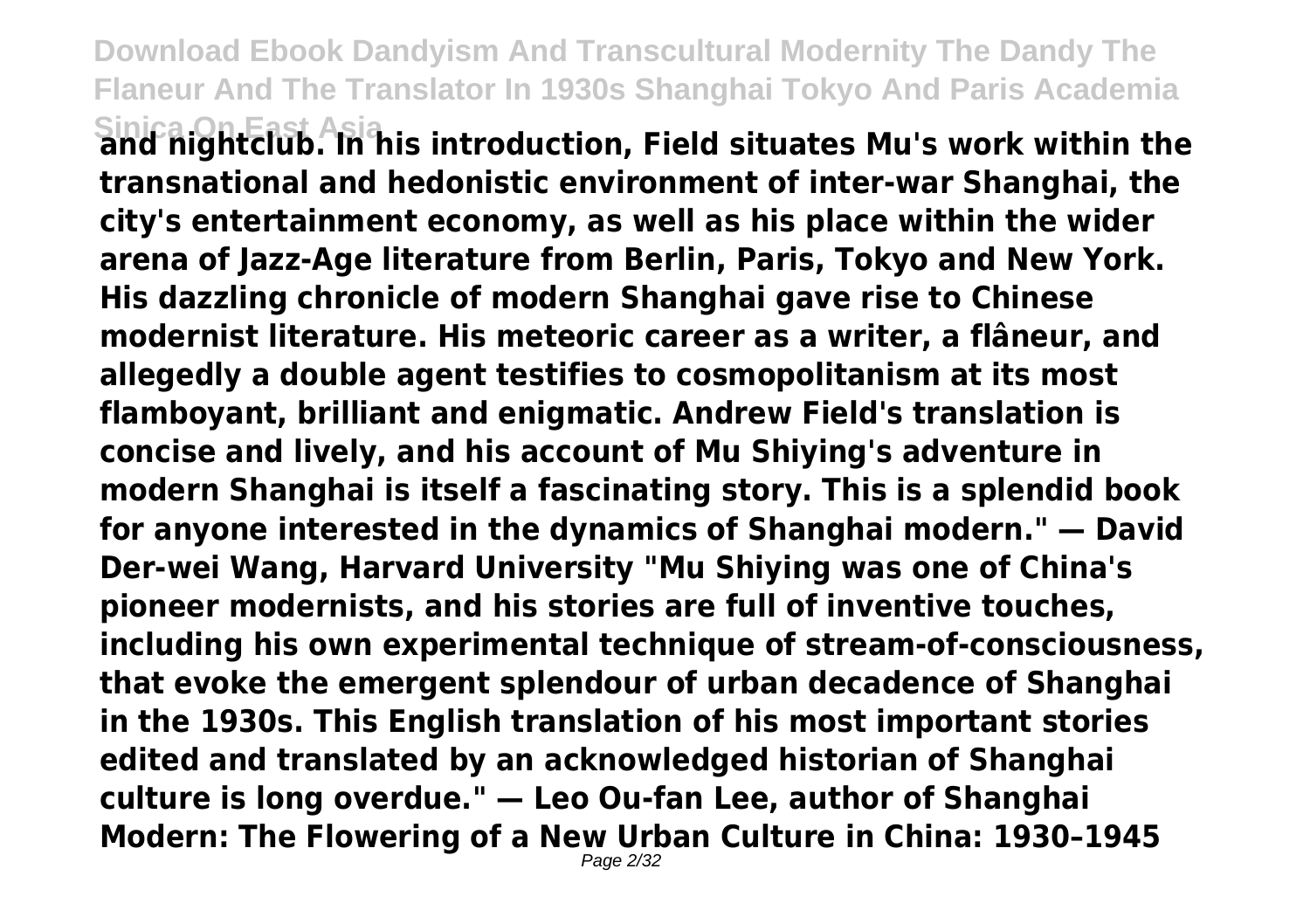**Download Ebook Dandyism And Transcultural Modernity The Dandy The Flaneur And The Translator In 1930s Shanghai Tokyo And Paris Academia Sinica On East Asia "During his short, tumultuous life, Mu Shiying produced a small**

**oeuvre of remarkable short stories that stand out in the wider context of modern Chinese literature. He captures the essence of the Shanghai jazz age with his racy, musical, and often fragmented prose, which blends a genuine excitement about the wonders of "the Paris of the East" with an at times sobering undertone of social critique. Unlike some of the more explicitly left-wing writers of his time, Mu never relinquishes the medium for the message. He is first and foremost a writer of experimental, original work that even nowadays has lost nothing of its power. As a teacher of modern Chinese literature, I am delighted that this new translation has become available." —Michel Hockx, Director, SOAS China Institute A free open access ebook is available upon publication. Learn more at www.luminosoa.org. From fashion sketches of smartly dressed Shanghai dandies in the 1920s, to multipanel drawings of refugee urbanites during the war against Japan, to panoramic pictures of anti-American propaganda rallies in the early 1950s, the polymorphic cartoon-style art known as manhua helped define China's modern experience. Manhua Modernity offers a richly illustrated, deeply** Page 3/32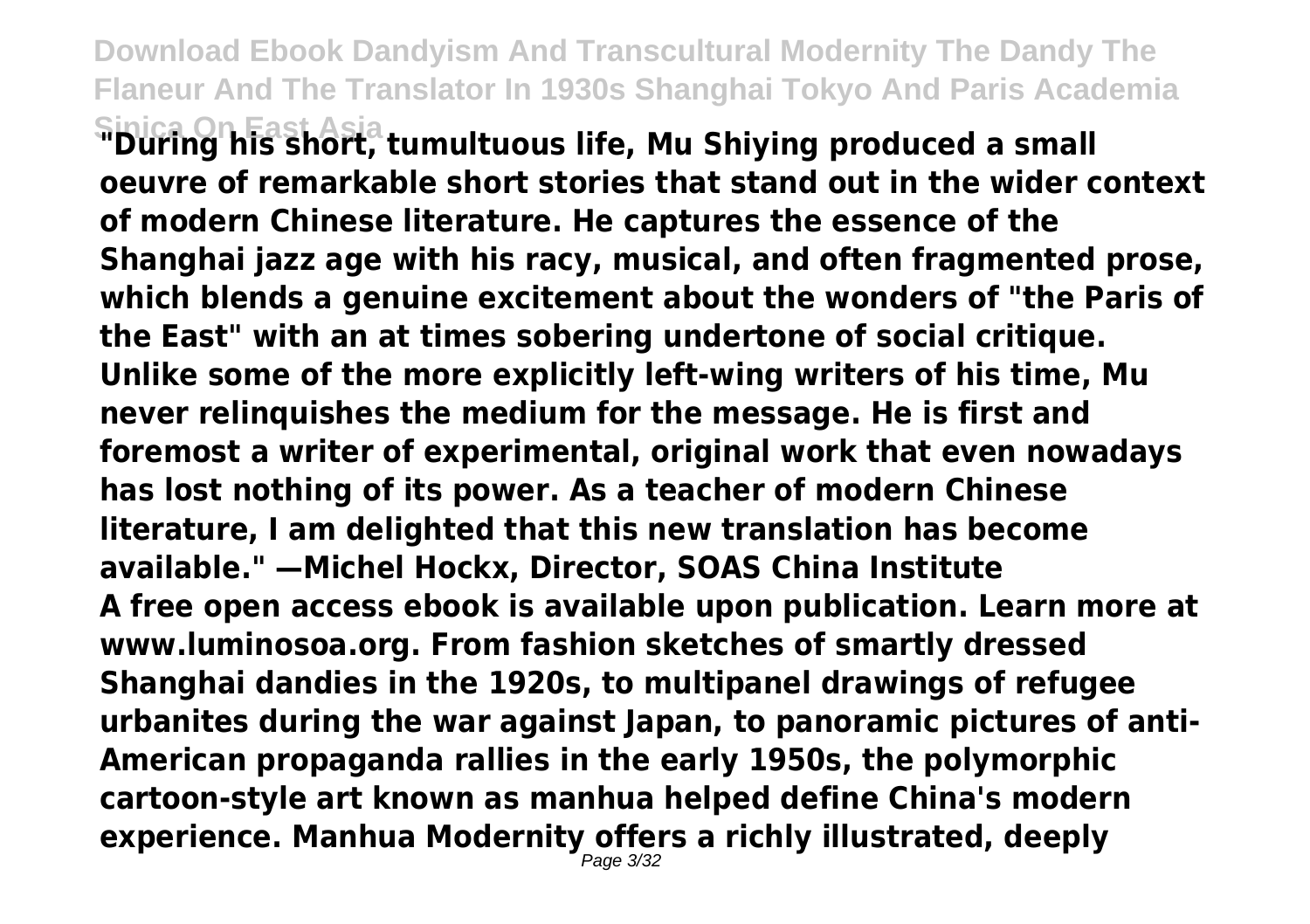**Download Ebook Dandyism And Transcultural Modernity The Dandy The Flaneur And The Translator In 1930s Shanghai Tokyo And Paris Academia Sinica On East Asia contextualized analysis of these illustrations across the lively pages of popular pictorial magazines that entertained, informed, and mobilized a nation through a half century of political and cultural transformation. In this compelling media history, John Crespi argues that manhua must be understood in the context of the pictorial magazines that hosted them, and in turn these magazines must be seen as important mediators of the modern urban experience. Even as times changed—from interwar-era consumerism to war-time mobilization to Mao-style propaganda—the art form adapted to stay on the cutting edge of both politics and style. Focusing on ecocritical aspects throughout Chinese literature, particularly modern and contemporary Chinese literature, the contributors to this book examine the environmental and ecological dimensions of notions such as qing (情) and jing (境). Chinese modern and contemporary environmental writing offers a unique aesthetic perspective toward the natural world. Such a perspective is mainly ecological and allows human subjects to take a benign and nonutilitarian attitude toward nature. The contributors to this book demonstrate how Chinese literary ecology tends toward an ecological-**Page 4/32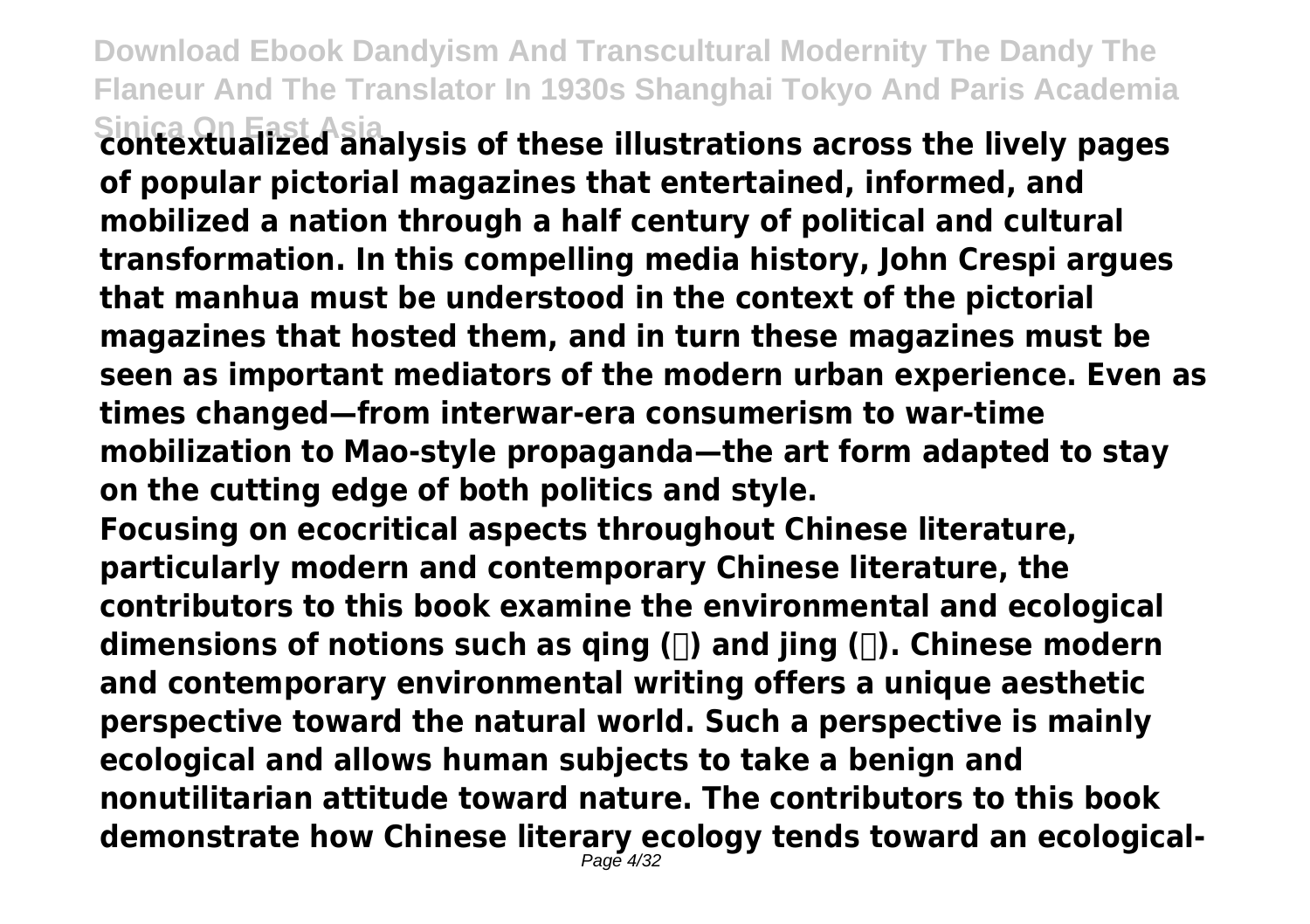**Download Ebook Dandyism And Transcultural Modernity The Dandy The Flaneur And The Translator In 1930s Shanghai Tokyo And Paris Academia Sinica On East Asia systemic holism from which all human behaviors should be closely examined. They do so by examining a range of writers and genres, including Liu Cixin's science fiction, Wu Ming-yi's environmental fiction, and Zhang Chengzhi's historical narratives. This book provides valuable insights for scholars and students looking to understand how Chinese literature conceptualizes the relationship between humanity and nature, as well as our role and position within the natural realm. Featuring over 140 Chinese and non-Chinese contributors, this landmark volume, edited by David Der-wei Wang, explores unconventional forms as well as traditional genres, emphasizes Chinese authors' influence on foreign writers as well as China's receptivity to outside literary influences, and offers vibrant contrasting voices and points of view. Imagined Landscapes and Real Lived Spaces The Cool-Kawaii Lust/Caution Local Realities and Environmental Changes in the History of East Asia Der moderne Dandy Ecocriticism and Chinese Literature** Page 5/32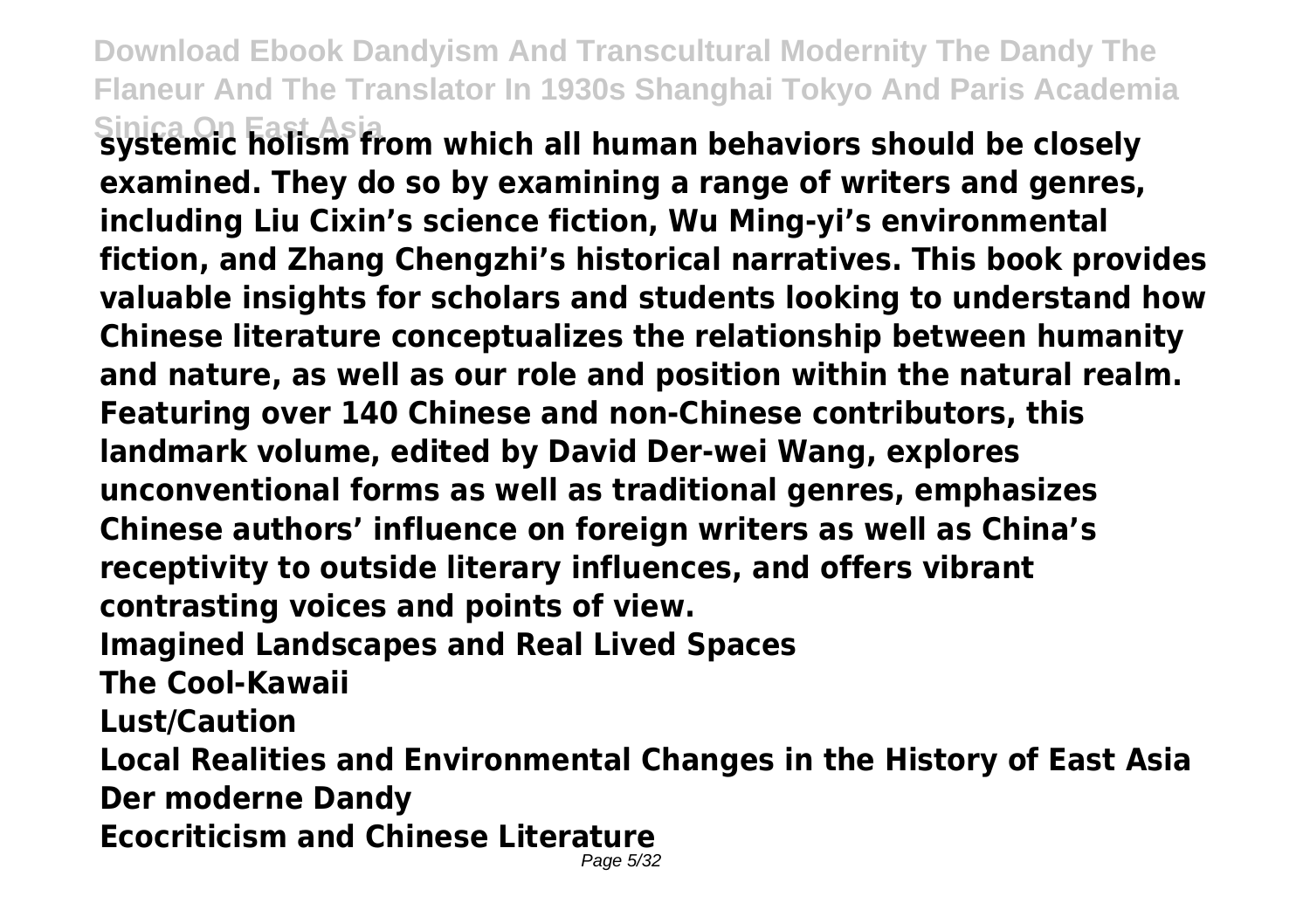# **Download Ebook Dandyism And Transcultural Modernity The Dandy The Flaneur And The Translator In 1930s Shanghai Tokyo And Paris Academia Sinica On East Asia Shanghai**

This wide-ranging Companion provides a vital overview of modern Chinese literature in different geopolitical areas, from the 1840s to now. It reviews major accomplishments of Chinese literary scholarship published in Chinese and English and brings attention to previously neglected, important areas. Offers the most thorough and concise coverage of modern Chinese literature to date, drawing attention to previously neglected areas such as late Qing, Sinophone, and ethnic minority literature Several chapters explore literature in relation to Sinophone geopolitics, regional culture, urban culture, visual culture, print media, and new media The introduction and two chapters furnish overviews of the institutional development of modern Chinese literature in Chinese and English scholarship since the mid-twentieth century Contributions from leading literary scholars in mainland China and Hong Kong add their voices to international scholarship Bringing the World Home sheds new light on China's vibrant cultural life between 1895 and 1919—a crucial period that marks a watershed between the conservative old regime and the ostensibly iconoclastic New Culture of the 1920s. Although generally overlooked in the effort to understand modern Chinese history, the era has much to teach us about cultural accommodation and is characterized by its own unique intellectual life. This original and probing work traces the most significant strands of the new post-1895 discourse, concentrating on the anxieties inherent in a complicated process of cultural transformation. It focuses principally on how the need to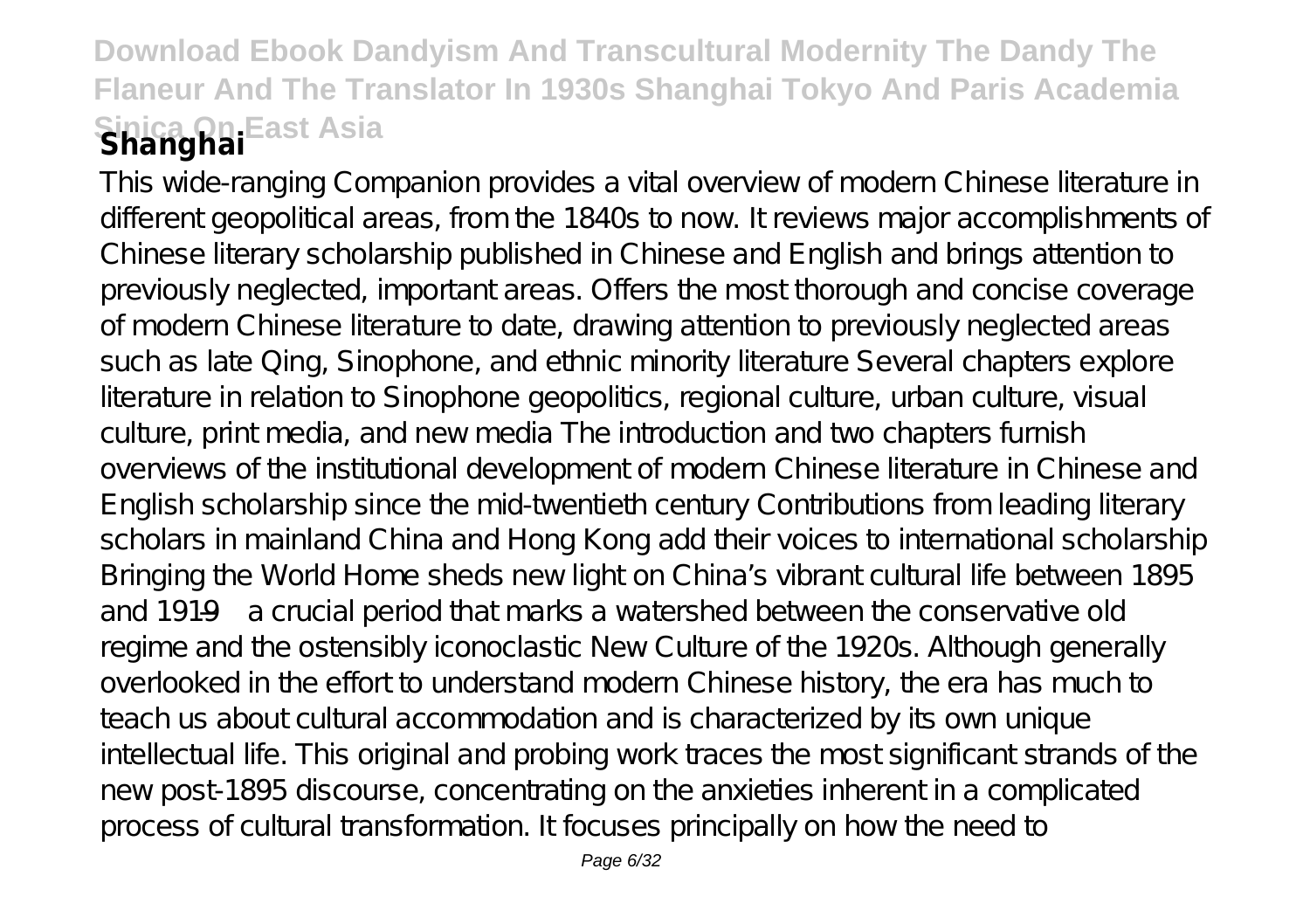**Download Ebook Dandyism And Transcultural Modernity The Dandy The Flaneur And The Translator In 1930s Shanghai Tokyo And Paris Academia** Sinica On East Asia<br>accommodate the West was reflected in such landmark novels of the period as Wu Jianren's Strange Events Eyewitnessed in the Past Twenty Years and Zhu Shouju's Tides of the Huangpu, which began serial publication in Shanghai in 1916. The negative tone of these narratives contrasts sharply with the facile optimism that characterizes the many essays on the "New Novel" appearing in the popular press of the time. Neither iconoclasm nor the wholesale embrace of the new could square the contradicting intellectual demands imposed by the momentous alternatives presenting themselves. An electronic version of this book is freely available thanks to the support of libraries working with Knowledge Unlatched, a collaborative initiative designed to make high-quality books open access for the public good. The open-access version of this book is licensed under Creative Commons Attribution-NonCommercial-NoDerivatives 4.0 International (CC BY-NC-ND 4.0), which means that the work may be freely downloaded and shared for non-commercial purposes, provided credit is given to the author. Derivative works and commercial uses require permission from the publisher.  $2019$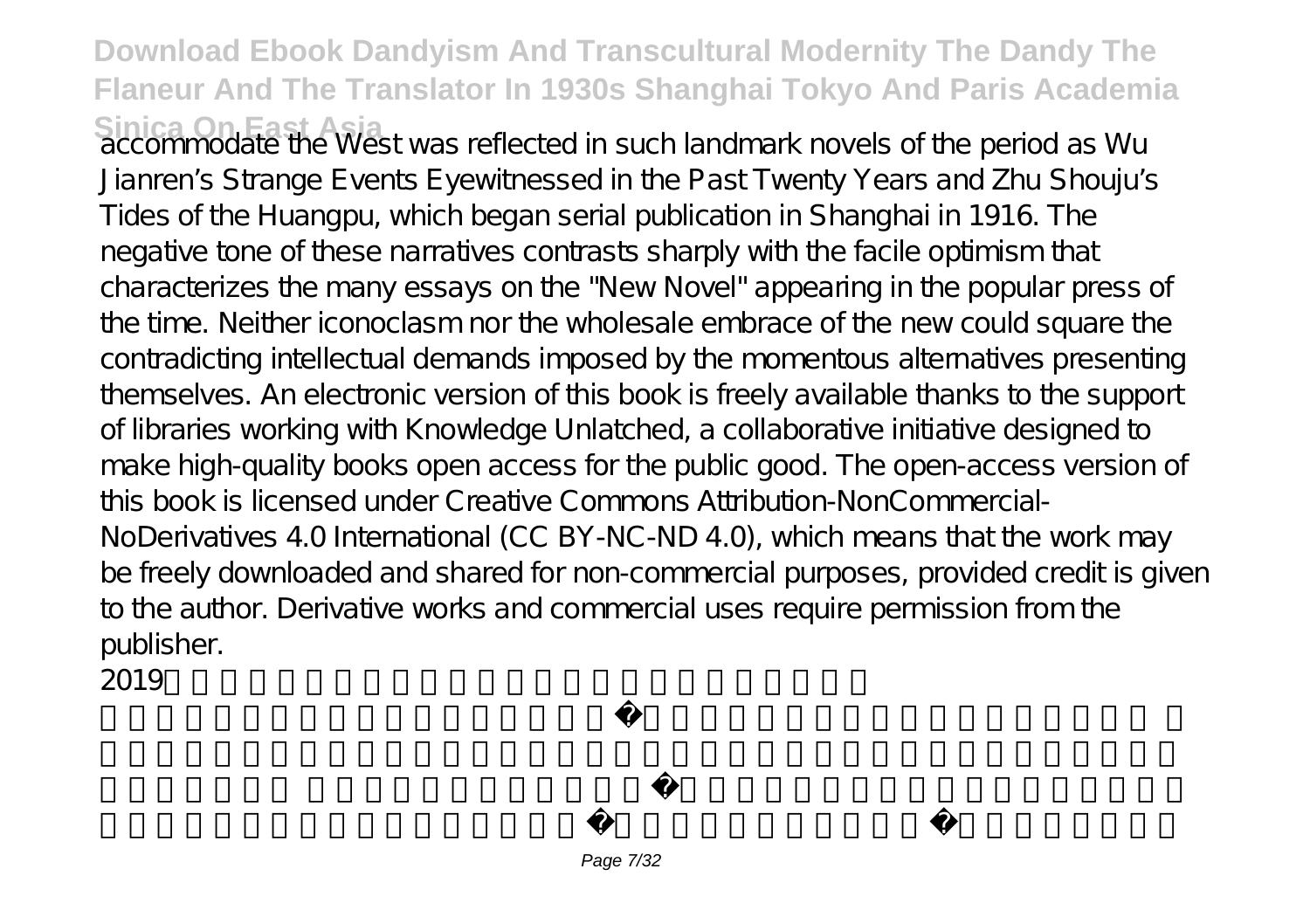**Download Ebook Dandyism And Transcultural Modernity The Dandy The Flaneur And The Translator In 1930s Shanghai Tokyo And Paris Academia Sinica On East Asia** 

 $1960$ 

episteme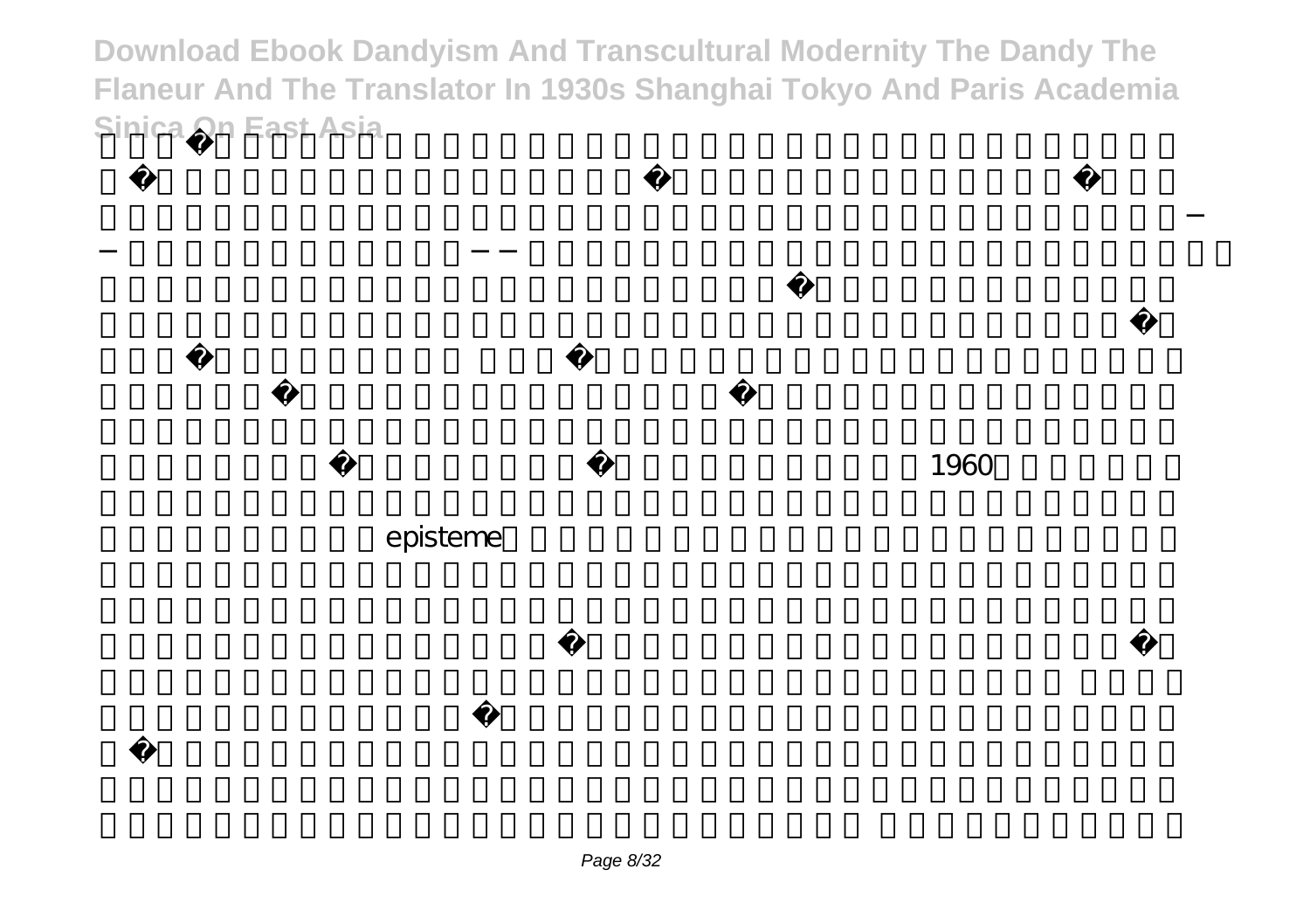**Download Ebook Dandyism And Transcultural Modernity The Dandy The Flaneur And The Translator In 1930s Shanghai Tokyo And Paris Academia Sinica On East Asia** 

 $1945$ -19

#### $60$

This book views the Neo-Sensation mode of writing as a traveling genre, or style, that originated in France, moved on to Japan, and then to China. The author contends that modernity is possible only on "the transcultural site"—transcultural in the sense of breaking the divide between past and present, elite and popular, national and regional, male and female, literary and non-literary, inside and outside. To illustrate the concept of transcultural modernity, three icons are highlighted on the transcultural site: the dandy, the flaneur, and the translator. Mere flaneurs and flaneurses simply float with the tide of heterogeneous information on the transcultural site, whereas the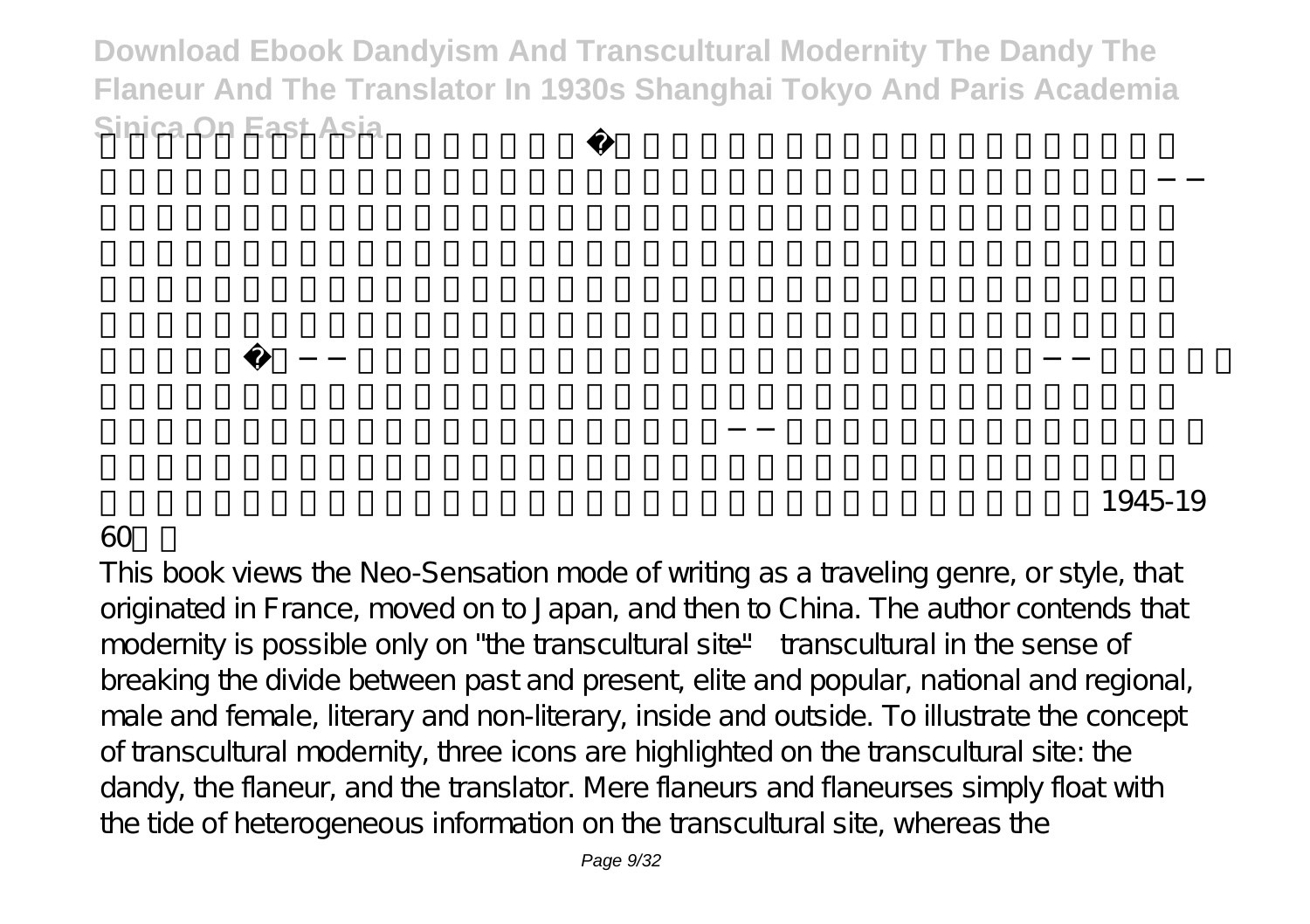**Download Ebook Dandyism And Transcultural Modernity The Dandy The Flaneur And The Translator In 1930s Shanghai Tokyo And Paris Academia** Sinica On East Asia<sup> dang</sup> cultural translator, propellers of modernity, manage to bring about transformative creation. Their performance marks the essence of transcultural modernity: the self-consciousness of working on the threshold, always testing the limits of boundaries and tempted to go beyond them. To develop the concept of dandyism—the quintessence of transcultural modernity—the Neo-Sensation gender triad formed by the dandy, the modern girl, and the modern boy is laid out. Writers discussed include Liu Na'ou, a Shanghai dandy par excellence from Taiwan, Paul Morand, who looked upon Coco Chanel the female dandy as his perfect other self, and Yokomitsu Riichi, who developed the theory of Neo-Sensation from Kant sthe-thing-initself. Colonial Taiwan

Inúteis, frívolos e distantes

China and Its Others

Transcultural Literary Studies: Politics, Theory, and Literary Analysis

Black Dandyism and the Styling of Black Diasporic Identity Zur kulturellen Bedeutung von Betrübnis, Verdruss und schlechter Laune Oscar Wildes Worte, die Zukunft gehöre dem Dandy, scheinen sich in der modernen Mediengesellschaft zu bewahrheiten. Namentlich in den Bereichen von Kunst, Mode und Design ist der Dandy wieder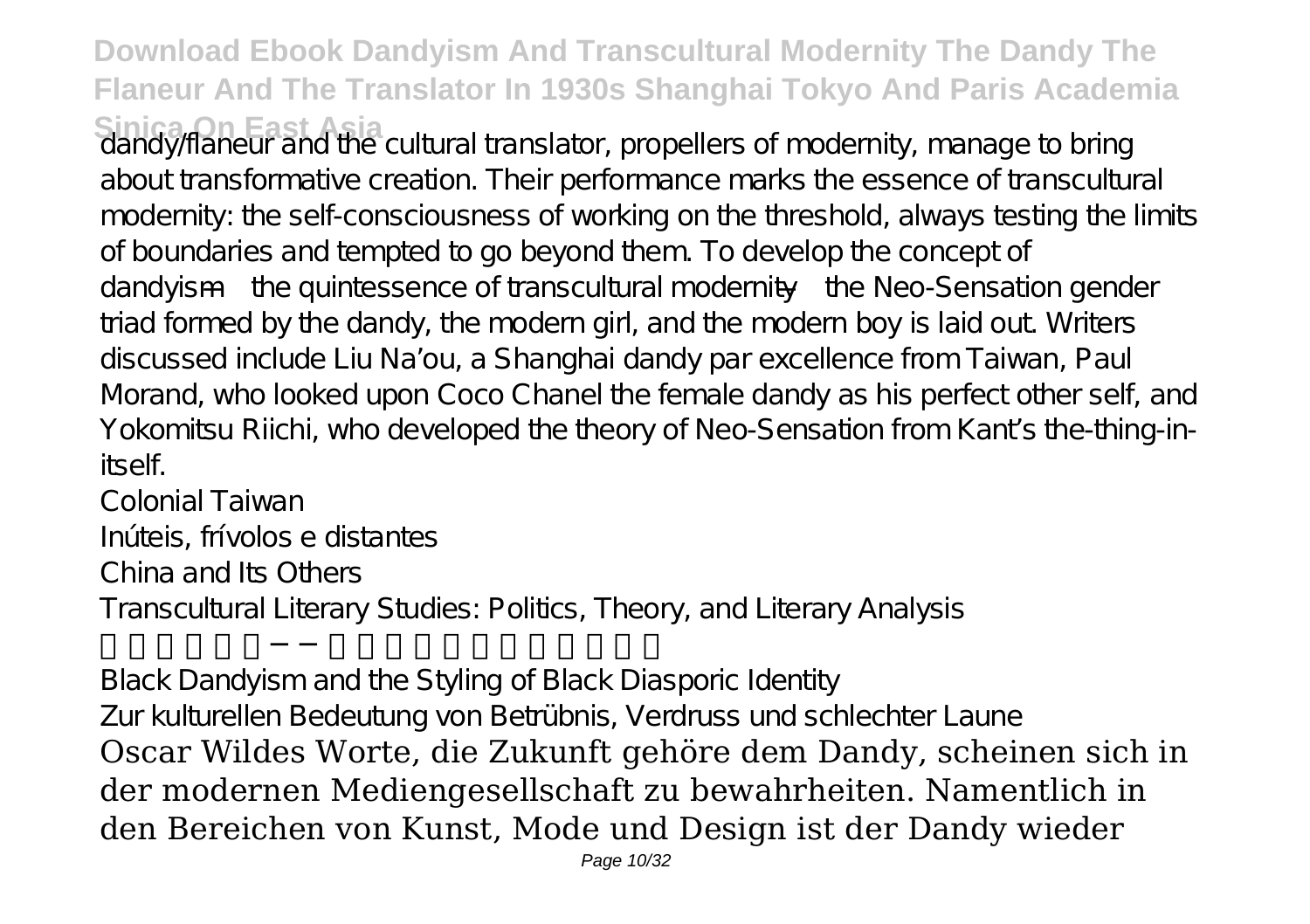**Download Ebook Dandyism And Transcultural Modernity The Dandy The Flaneur And The Translator In 1930s Shanghai Tokyo And Paris Academia Sinica On East Asia** gefragt. Doch sind die modischen Trendsetter der Postmoderne wirklich Dandys? Günter Erbe gelingt es, dem inflationären Gebrauch des Wortes "Dandy" in der Öffentlichkeit eine substanzhaltige Bestimmung des Phänomens entgegenzustellen, das Angemaßte, falsch Etikettierte zu entlarven und dem entleerten Begriff seine eigentümliche Bedeutung zurückzugeben. Der Kulturwissenschaftler verbindet soziologische Analyse und geistesgeschichtliche Reflexion mit Porträtskizzen von Personen, die in unterschiedlicher Gewichtung und Konnotation ein modernes Dandytum repräsentieren: Harry Graf Kessler, Cecil Beaton, Hugo Ball, Francis Picabia, Jacques Vaché, Balthus, Hans Werner Henze, Fritz J. Raddatz, Andy Warhol, David Bowie, Sebastian Horsley, Karl Lagerfeld u.a. Mit diesem neuen Buch setzt Günter Erbe seine lebendige Kulturgeschichte mondäner Lebensentwürfe bis in die Gegenwart fort.

In the Event of Women outlines the stakes of what Tani Barlow calls "the event of women." Focusing on the era of the late nineteenth century through the mid-twentieth century's Cultural Revolution, Barlow shows that an event is a politically inspired action to install a newly discovered truth, in this case the mammal origins of human Page 11/32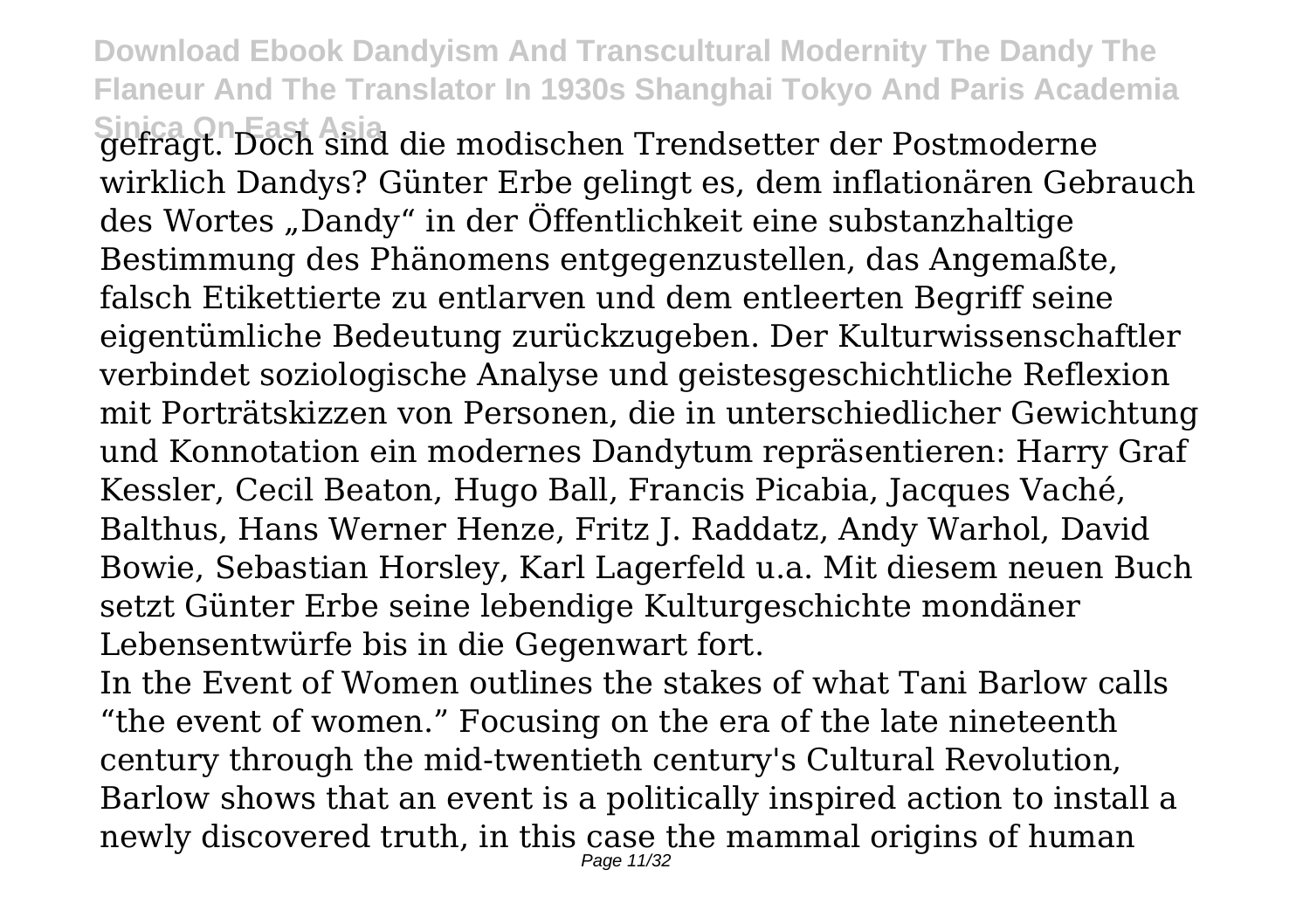**Download Ebook Dandyism And Transcultural Modernity The Dandy The Flaneur And The Translator In 1930s Shanghai Tokyo And Paris Academia** Sinica On East Asia<br>Social evolution. Highbrow and lowbrow social theory circulating in Chinese urban print media placed humanity's origin story in relation to commercial capital's modern advertising industry and the conclusion that women's liberation involved selling, buying, and advertising industrial commodities. The political struggle over how the truth of women in China would be performed and understood, Barlow shows, means in part that an event of women was likely global because its truth is vested in biology and physiology. In so doing, she reveals the ways in which historical universals are effected in places where truth claims are not usually sought. This book reconsiders Alain Badiou's concept of the event; particularly the question of whose political moment marks newly discovered truths.

Print, Profit, and Perception examines the dramatic knowledge expansion and dynamic cross-cultural exchanges occurring in China and Taiwan from 1895 to 1949. The nine chapters, heavily casestudied, collectively address the co-existence of globalization and localization processes in the period.

Published serially between 1928 and 1931, Shanghai tells the story of a group of Japanese expatriates living in the International Settlement Page 12/32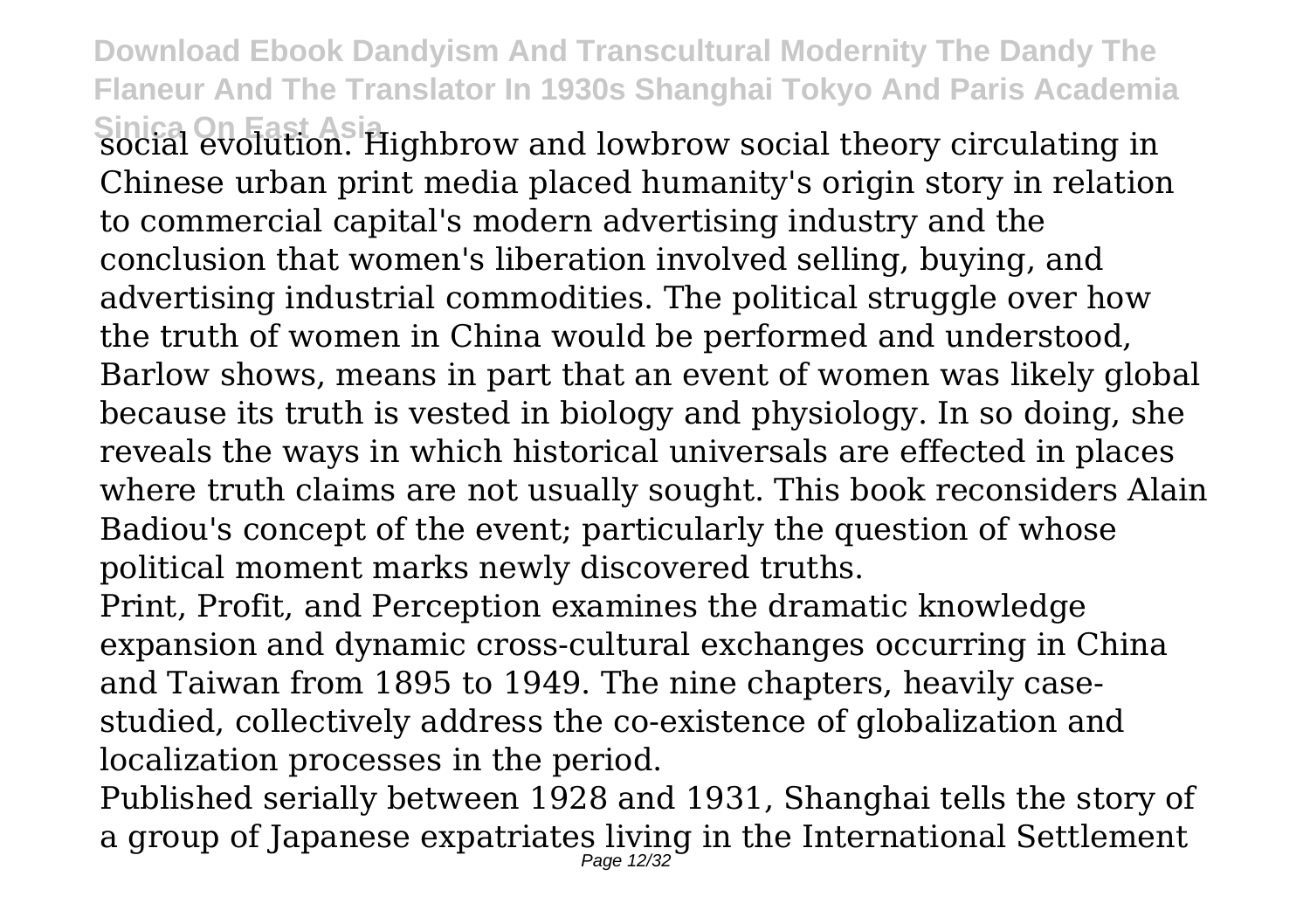**Download Ebook Dandyism And Transcultural Modernity The Dandy The Flaneur And The Translator In 1930s Shanghai Tokyo And Paris Academia** Sinica On East Asia<br>at the time of the May 30th Incident of 1925. The personal lives and desires of the main characters play out against a historical backdrop of labor unrest, factional intrigue, colonialist ambitions, and racial politics. The author, Yokomitsu Riichi (1898-1947), was an essayist, writer, and critical theorist who became one of the most powerful and influential literary figures in Japan during the 1920s and 1930s. He looked to contemporary avant-garde movements in Europe -- Dadaism, futurism, surrealism, expressionism -- for inspiration in his effort to explode the conventions of literary language and to break free of what he saw as the prisonhouse of modern culture. Yokomitsu incorporated striking visuality into a realistic mode that presents a disturbing picture of a city in turmoil. The result is a brilliant evocation of Shanghai as a gritty ideological battleground and as an exotic landscape where dreams of sexual and economic domination are nurtured.

The Economy of Lower Yangzi Delta in Late Imperial China Shanghai Cartoon Artists, Shao Xunmei's Circle and the Travels of Jack Chen, 1926-1938

Appropriating the West in Late Qing and Early Republican China<br>Page 13/32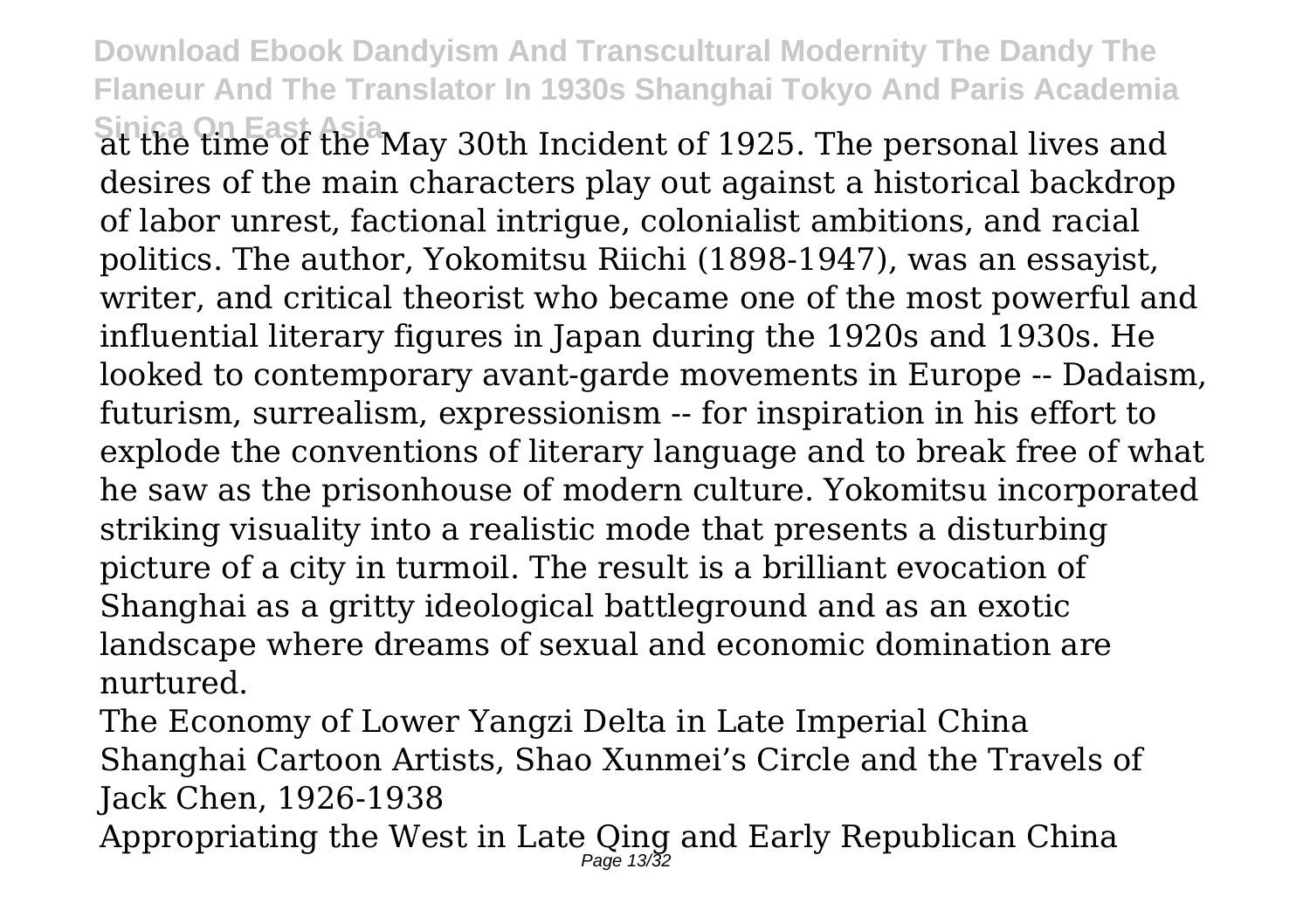**Download Ebook Dandyism And Transcultural Modernity The Dandy The Flaneur And The Translator In 1930s Shanghai Tokyo And Paris Academia Sinica O**n East Asia

Mu Shiying

Fashion, Gender, and Subculture

The Politics of Memory in Sinophone Cinemas and Image Culture *In Modern China and the West: Translation and Cultural Mediation, the authors investigate the significant role translation plays in cultural mediation. Transnational organizations that bring about cross-cultural interactions as well as regulating authorities, in the form of both nationstates and ideologies, are under scrutiny.*

*This volume brings together some of the latest research by scholars from the UK, Taiwan, and Hong Kong to examine a variety of issues relating to the history of translation between China and Europe, aimed at increasing dialogue between Chinese studies and translation studies. Covering the nineteenth century to the present, the essays tackle a number of important issues, including the role of relay translation, hybridity and transculturation, methods for the incorporation of foreign words and concepts, the problems entailed by the importation of foreign paradigms and epistemes, the role of public institutions, the issue of agency, and the role of metaphors to conceptualize translation. By examining the dissemination of certain key terms from the West to the East, often through pivotal languages, and by laying bare the transformation of*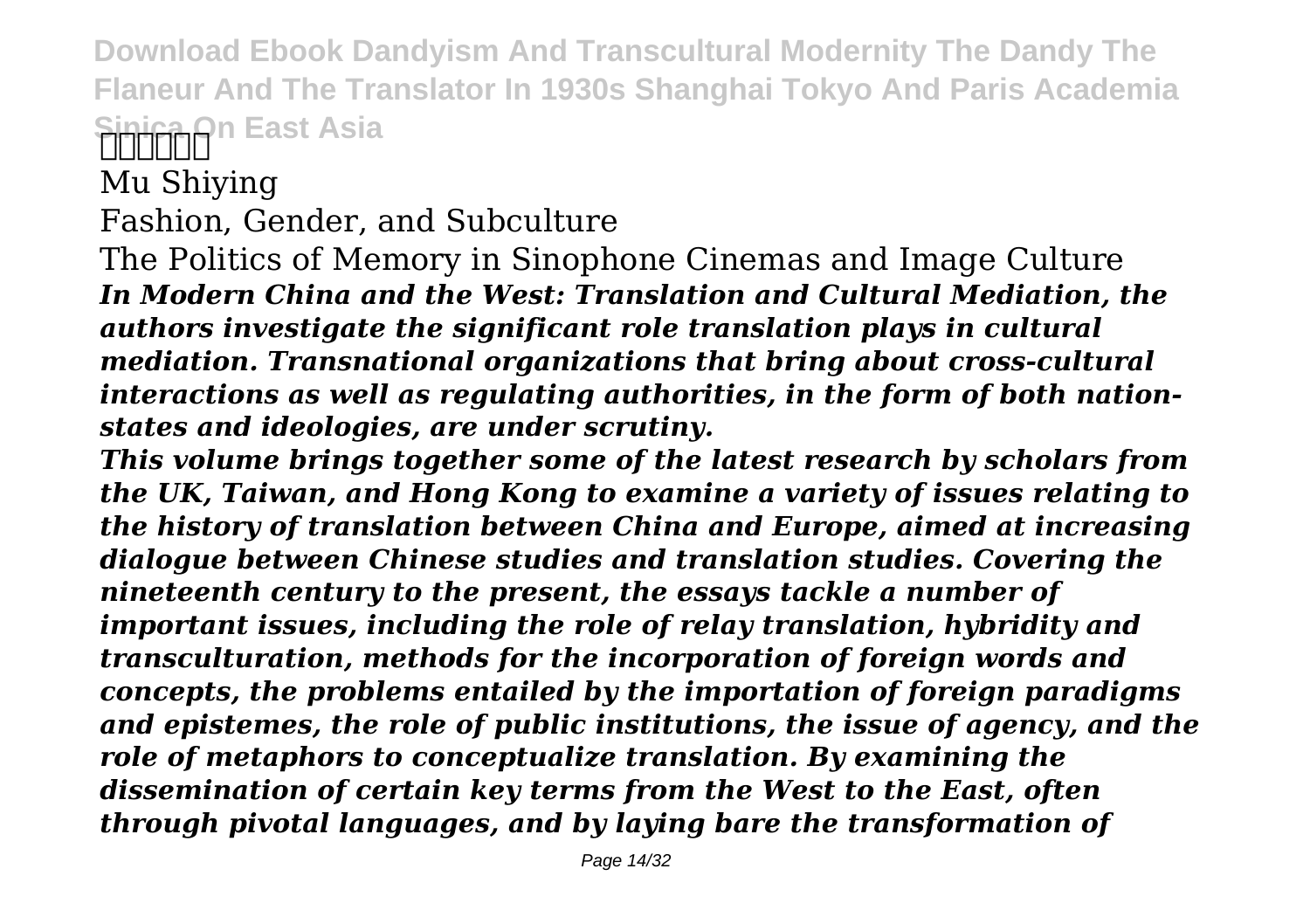**Download Ebook Dandyism And Transcultural Modernity The Dandy The Flaneur And The Translator In 1930s Shanghai Tokyo And Paris Academia**

**Sinica On East Asia** *knowledge conveyed through these terms, the essays go well beyond the "difference and similarity" comparison model in the investigation of East-West relations, demonstrating that transcultural hybridity is a more meaningful topic to pursue. Moreover, they demonstrate how the translator, always working simultaneously under several domestic and foreign institutions, needs to resort to "selection, deletion and compromise", in other words personal free choice, when negotiating among institutional powers.*

*A focused multisited cultural analysis that reflects on the symbiotic relationship between the local, the national, and the global Dandys gelten weithin als elegante, eitle "Salonlöwen", die in der Welt der Reichen und Schönen zu Hause sind und nichts anderes im Sinn haben, als es dort zu Ansehen und Prominenz zu bringen. Bei genauerer Analyse erweist sich diese Beschreibung als viel zu eingeschränkt und teilweise sogar als irreführend. Robert Hettlage vertritt die Auffassung, dass der spielerisch-provozierende Dandy sich nicht auf den eleganten Effekthascher reduzieren lässt, sondern auf sehr spezifische Weise immer auch, wenn nicht sogar vor allem, Kritiker seiner Zeit und der jeweils herrschenden Lebensumstände ist. Der Dandy sieht sich weder als Bohemien noch als politischen Aktivisten oder gar als Revolutionär, sondern eher als scharf beobachtenden Flaneur, der den Menschen auf seine Weise die Augen öffnen will. Darüber hinaus wird in diesem*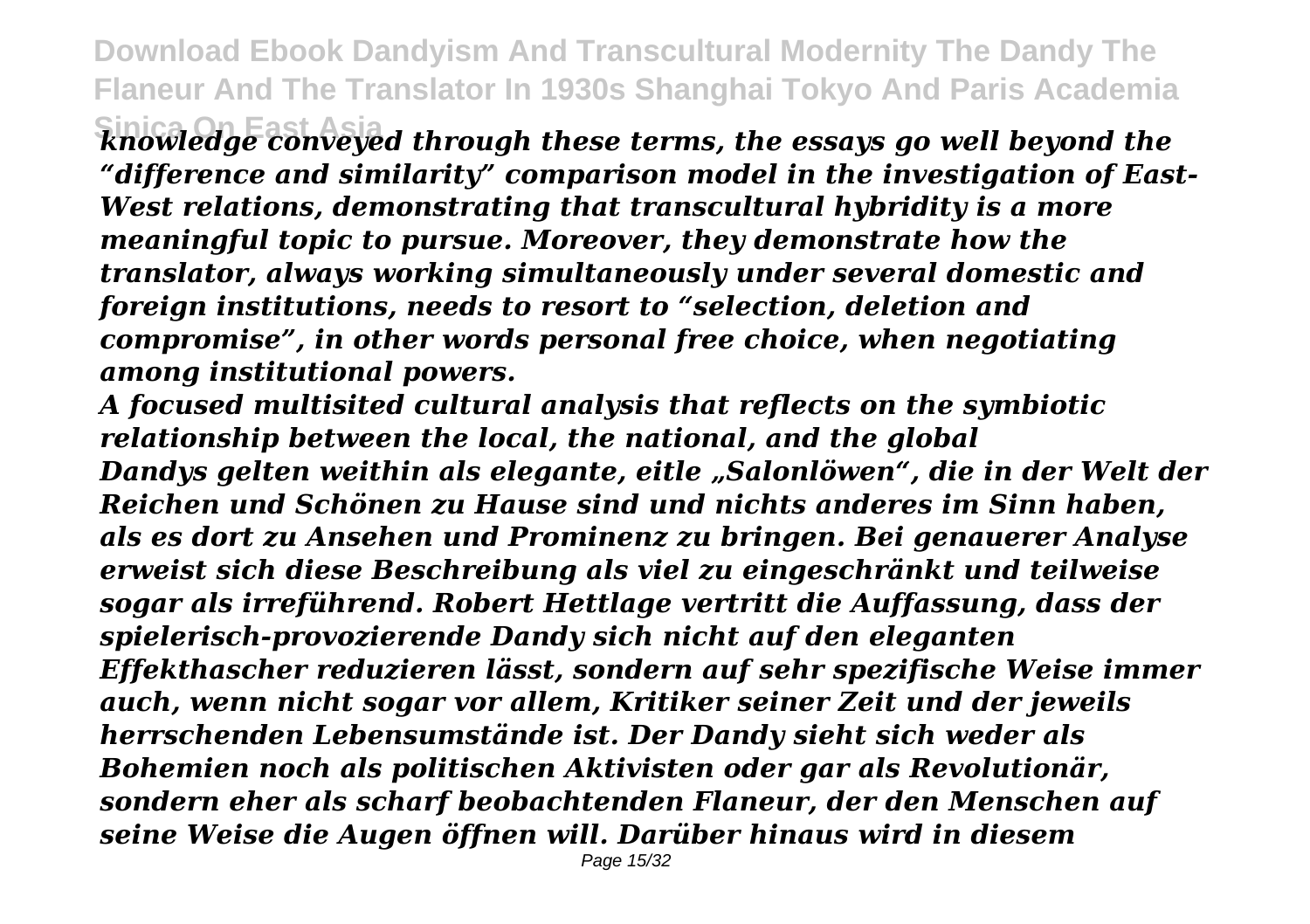**Download Ebook Dandyism And Transcultural Modernity The Dandy The Flaneur And The Translator In 1930s Shanghai Tokyo And Paris Academia**

## **Sinica On East Asia** *Essential die These bestritten, dass die Postmoderne dem Dandytum den Boden seines Wirkens entzogen hätte.*

*A Modern Miscellany*

*The Assassin*

#### *唯情與理性的辯證:五四的反啟蒙*

*Negotiating Identities and Modernity through Literature*

*China's Lost Modernist*

*Late Pahlavi Iran and Its Global Entanglements*

*The Dandy, the Flaneur, and the Translator in 1930s Shanghai, Tokyo, and Paris*

*In A Modern Miscellany Paul Bevan demonstrates that in the 1930s the Chinese cartoon was not only important in the sphere of Shanghai popular culture but that it occupied a central place in the primary discourse of Chinese modern art history.*

*The Cool-Kawaii: Afro-Japanese Aesthetics and New World Modernity, by Thorsten Botz-Bornstein, analyzes and compares African American cool culture and the Japanese aesthetics of kawaii or cute and characterizes them as expressions set against oppressive homogenizations of a technocratic world. The Cool-Kawaii sheds light on the history and development of both cultures in three main ways: First, both emerge from*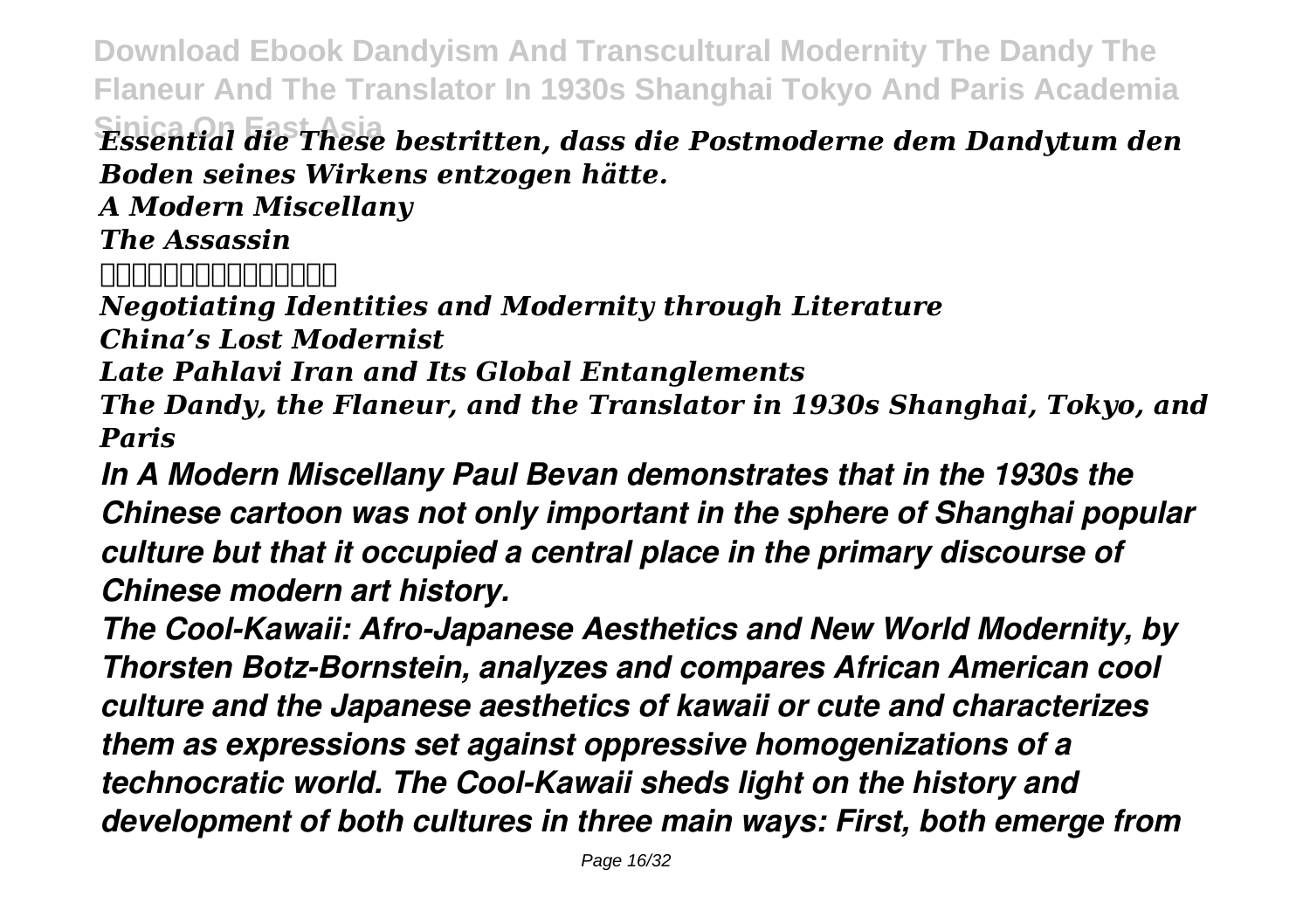**Download Ebook Dandyism And Transcultural Modernity The Dandy The Flaneur And The Translator In 1930s Shanghai Tokyo And Paris Academia Sinica On East Asia** *similar historical conditions; second, both are in search of human dignity and liberation, and finally, both kawaii and African American cool establish a new kind of modernity able to transcend both traditionalism and antitraditionalist modernity.*

*The Assassin tells the story of a swordswoman who refrains from killing. Hou Hsiao-hsien astonishes his audience once again by upsetting almost every convention of the wuxia (martial arts) genre in the film. This collection offers eleven readings, each as original and thought-provoking as the film itself, beginning with one given by the director himself. Contributors analyze the elliptical way of storytelling, Hou's adaptation of the source text (a tale from the Tang dynasty, also included in this volume), the film's appropriation of traditional Chinese visual aesthetics, as well as the concept of xia (knight-errant) that is embedded in Confucian, Daoist, and Buddhist worldviews. There are also discussions of the muchcelebrated sonic design of The Assassin: the nearly exclusive use of a diegetic film score is a statement on the director's belief in cinematic reality. Underlying all the chapters is a focus on how Hou reinvents Tangdynasty China in contemporary culture. The meticulously recreated everyday reality of the Tang world in the film highlights the ethnic and* Page 17/32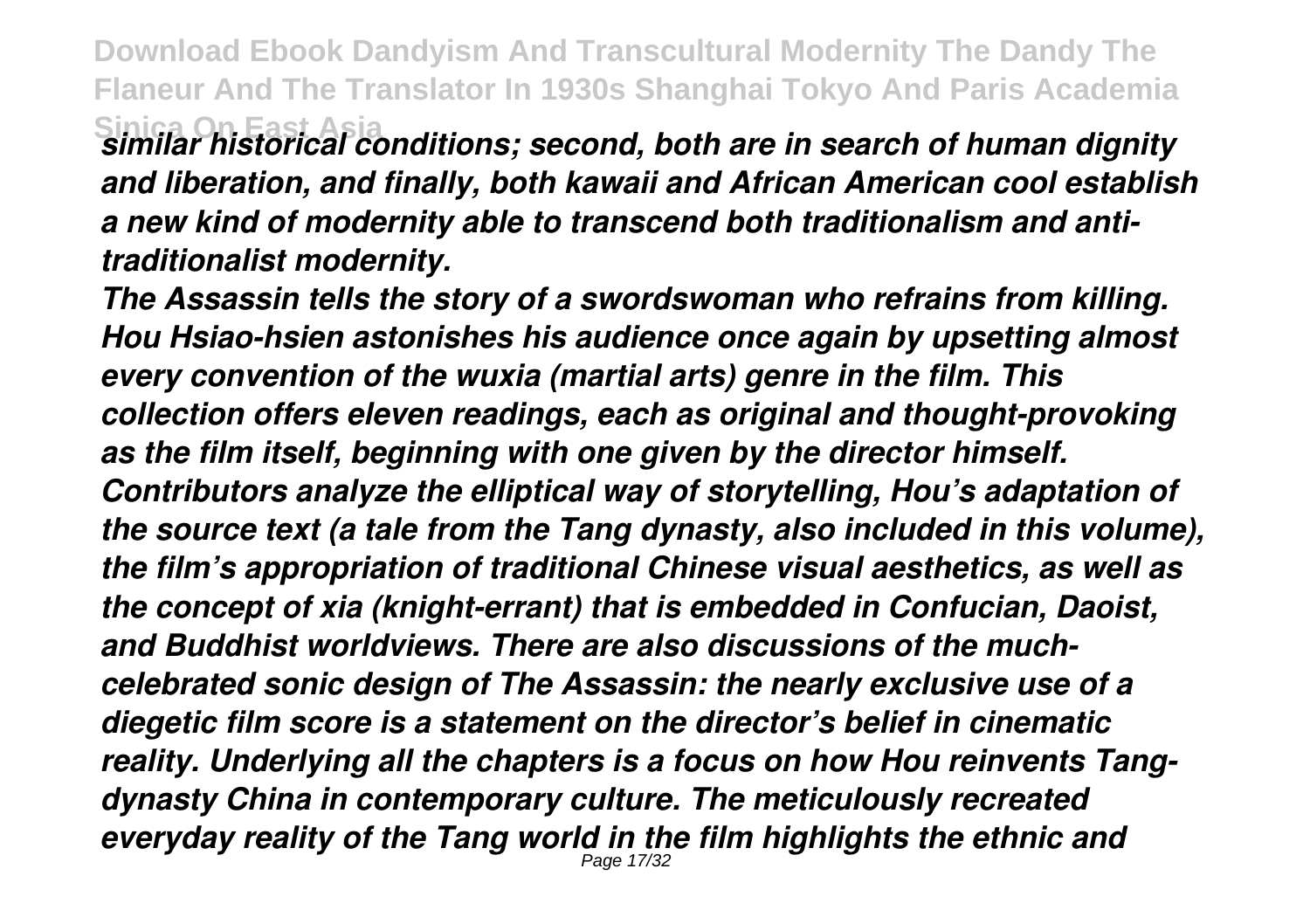**Download Ebook Dandyism And Transcultural Modernity The Dandy The Flaneur And The Translator In 1930s Shanghai Tokyo And Paris Academia Sinica On East Asia** *cultural diversity of the dynasty. It was a time when Sogdian traders acted as important intermediaries between Central Asia and the Tang court, and as a result Sogdian culture permeated the society. Taking note of the vibrant hybridity of Tang culture in the film, this volume shows that the historical openness to non-Chinese elements is in fact an essential part of the Chineseness expressed in Hou's work. The Assassin is a gateway to the remote Tang-dynasty world, but in Hou's hands the concerns of that premodern world turn out to be highly relevant to the world of the audience. "This book promises to be a useful companion to the film The Assassin. Contributors to this collection have convincingly and compellingly elucidated some of the film's most difficult features. The result is a rich and wide-ranging analysis of one of the most beautiful films of our time." —Sung-Sheng Yvonne Chang, The University of Texas at Austin "This collection of essays unfolds the many layers of The Assassin by speaking to its aesthetic achievements, reinvention of genre conventions, deep historical engagement, and philosophical substance. It exceeds the sum of its individual parts by building a vibrant crossdisciplinary conversation among a diverse group of accomplished* scholars, who contribute original and compelling insights on the film."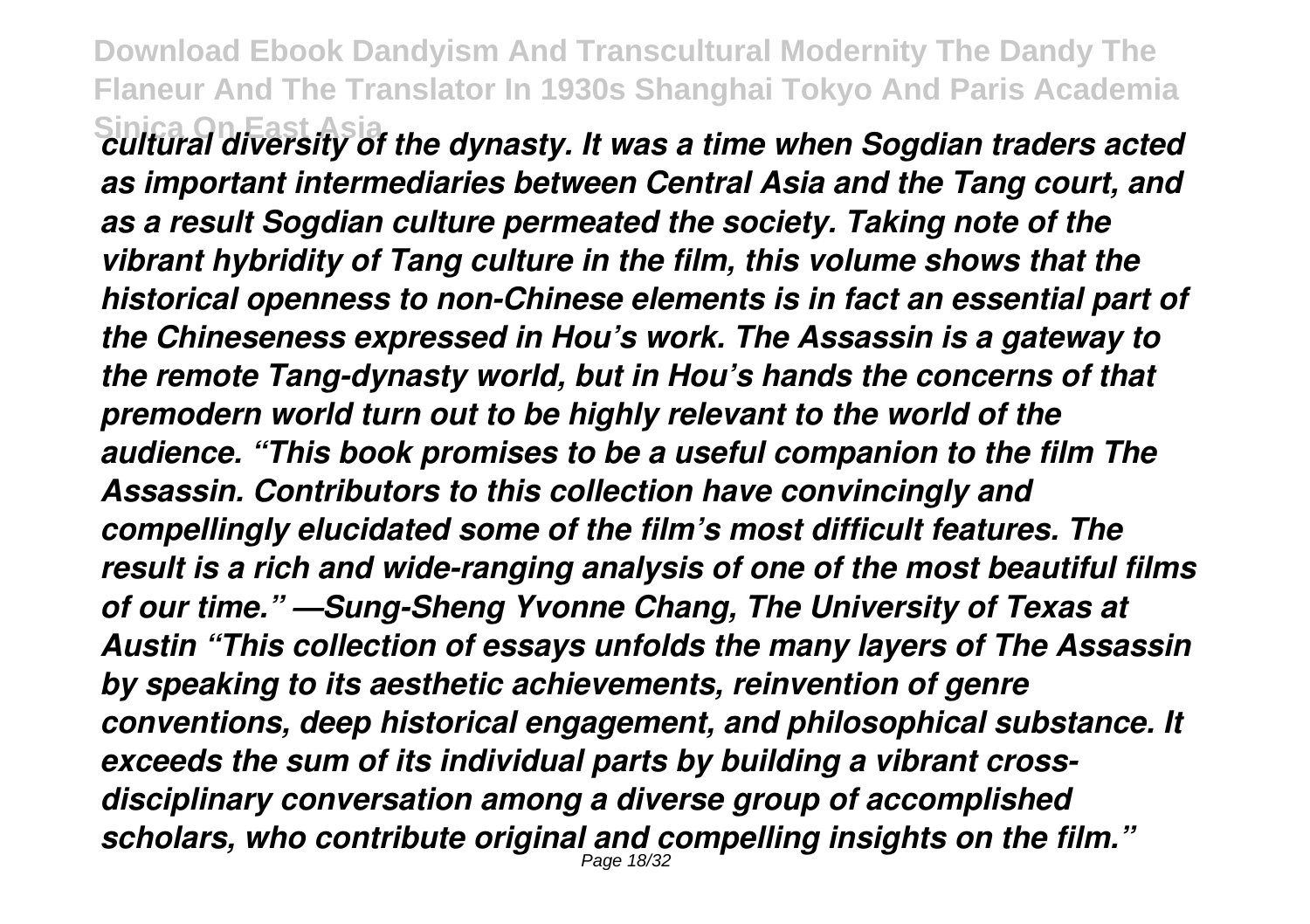**Download Ebook Dandyism And Transcultural Modernity The Dandy The Flaneur And The Translator In 1930s Shanghai Tokyo And Paris Academia Sinica On East Asia** *—Jean Ma, Stanford University*

*Über Missmut und Missvergnügen nachzudenken hat eine lange und weitläufige Tradition. Unter verschiedensten Begriffen waren sie immer schon Gegenstand philosophischer, historischer, medizinischer und literarischer Betrachtungen. Heute sind diese Versuche kaum noch bekannt. Nur der Gegensatz von Optimismus und Pessimismus scheint sich erhalten zu haben. Aus kultursoziologischer Sicht werden diese traditionellen Überlegungen zu den Verhaltenstypen des Missvergnügens wieder aufgenommen und mit Blick auf die Gegenwartsgesellschaft zum Teil neu akzentuiert. Melancholiker, Misanthropen, Hypochonder, Exzentriker, Depressive, Zyniker, Blasierte, Gelangweilte und Spleenige setzen sich mit Widerwillen, Ekel, Schmerzen und Ironie, manchmal auch nicht ohne geheimes Vergnügen, mit dem Ungenügen an den sie umgebenden Gesellschaften auseinander. Sie fallen dabei aus dem Rahmen des "Normalen", verstehen sich aber gerade dadurch auch als Kritiker ihrer Zeitgenossen. Darüber hinaus wird in diesem Buch ausgelotet, ob sich bestimmte Zeiten für solche missvergnügten Distanzierungen besonders anbieten. Hou Hsiao-hsien's World of Tang China* Page 19/32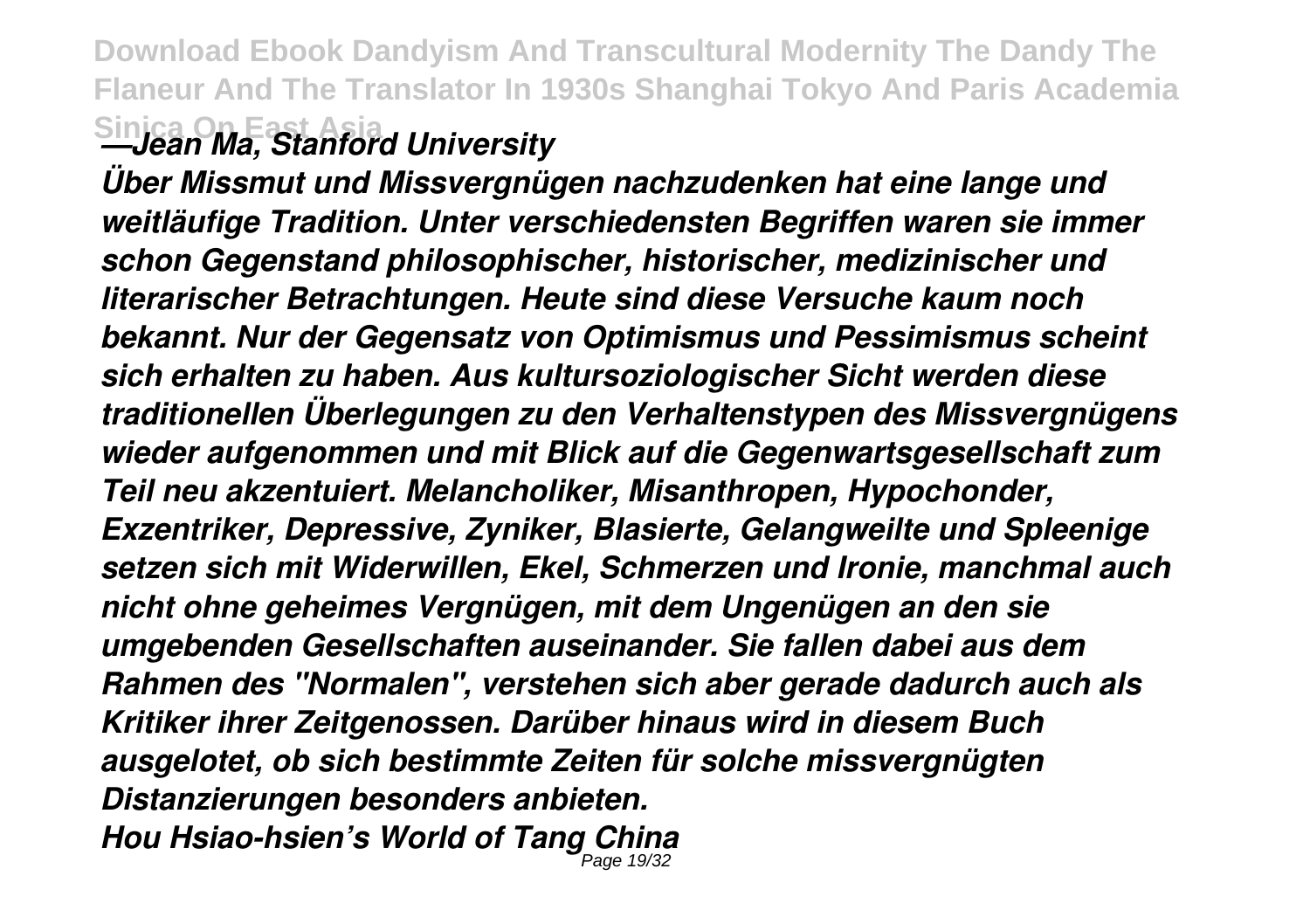**Download Ebook Dandyism And Transcultural Modernity The Dandy The Flaneur And The Translator In 1930s Shanghai Tokyo And Paris Academia Sinica On East Asia**

### *Dandyism and Transcultural Modernity Gender and Subjectivities in Early Twentieth-Century Chinese Literature and Culture Chinese Culture and the Pictorial Turn Knowledge Transfer through Translation, 1829-2010 À procura dos dândis*

Environmental history has evolved into a well-established historical subfield which has broadened the horizons of historical research, beyond human affairs, to include the study of human interactions with natural and man-made environments. This broadened scope has attracted scholars from many different fields; a development which is reflected by this volume as it highlights the recent studies on East Asian environmental history by scholars of History, Economic History, Political ecology, Sociology and Environmental Studies. This book examines the local realities and environmental changes in East Asia, and is one of a few publications in English on the subject. Contributors apply rich historical material, maps and statistical data to reveal the local environmental realities infused by global perspectives. Part I deals with attitude toward nature, focusing on the soundscape conceived by traditional Chinese literati and on "industrious revolution" in Tokugawa Japan. Part II includes four case studies which respectively discuss the hydraulic management and political ecology in the Yongle reign (1403-1424), the "Woosung Bar" controversy in the 1870s, the expansion of Daihaizi Reservoir<br>  $P_{\text{age 20/32}}$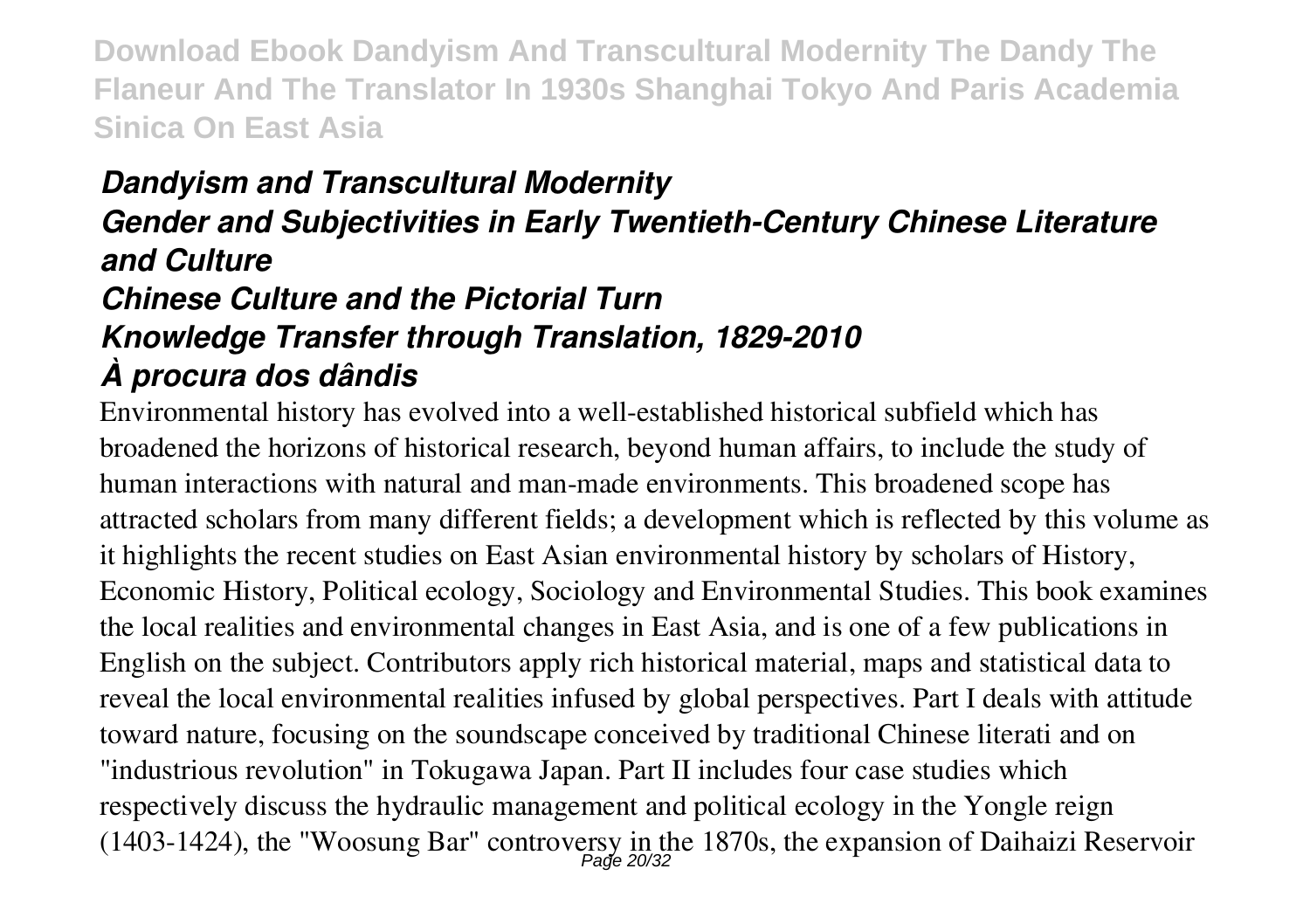**Download Ebook Dandyism And Transcultural Modernity The Dandy The Flaneur And The Translator In 1930s Shanghai Tokyo And Paris Academia Sinxing** in the 1950s, and interactions between the indigenous communities and NGOs in

Hualien, Taiwan. Part III presents case studies of Japan dealing with natural disasters: volcano eruption, floods, and the human actions around Tokyo since the eighteenth century. These chapters and the insights they offer provide the reader with the most recent research on East Asian environmental history. Covering the geographical areas of Japan, North and Northwest China, the Lower Yangzi Delta and Taiwan, and the timeframe spanning the seventh century BC to the present day, the book will be of great interest to anyone studying the history of East Asia, environmental history or environmental studies.

Throughout most of history, in China the insane were kept within the home and treated by healers who claimed no specialized knowledge of their condition. In the first decade of the twentieth century, however, psychiatric ideas and institutions began to influence longstanding beliefs about the proper treatment for the mentally ill. In The Invention of Madness, Emily Baum traces a genealogy of insanity from the turn of the century to the onset of war with Japan in 1937, revealing the complex and convoluted ways in which Imadness was transformed in the Chinese imagination into Imental illness. To Focusing on typically marginalized historical actors, including municipal functionaries and the urban poor, The Invention of Madness shifts our attention from the elite desire for modern medical care to the ways in which psychiatric discourses were implemented and redeployed in the midst of everyday life. New meanings and practices of madness, Baum argues, were not just imposed on the Beijing public but continuously invented by a range of people in ways that reflected their own needs and interests.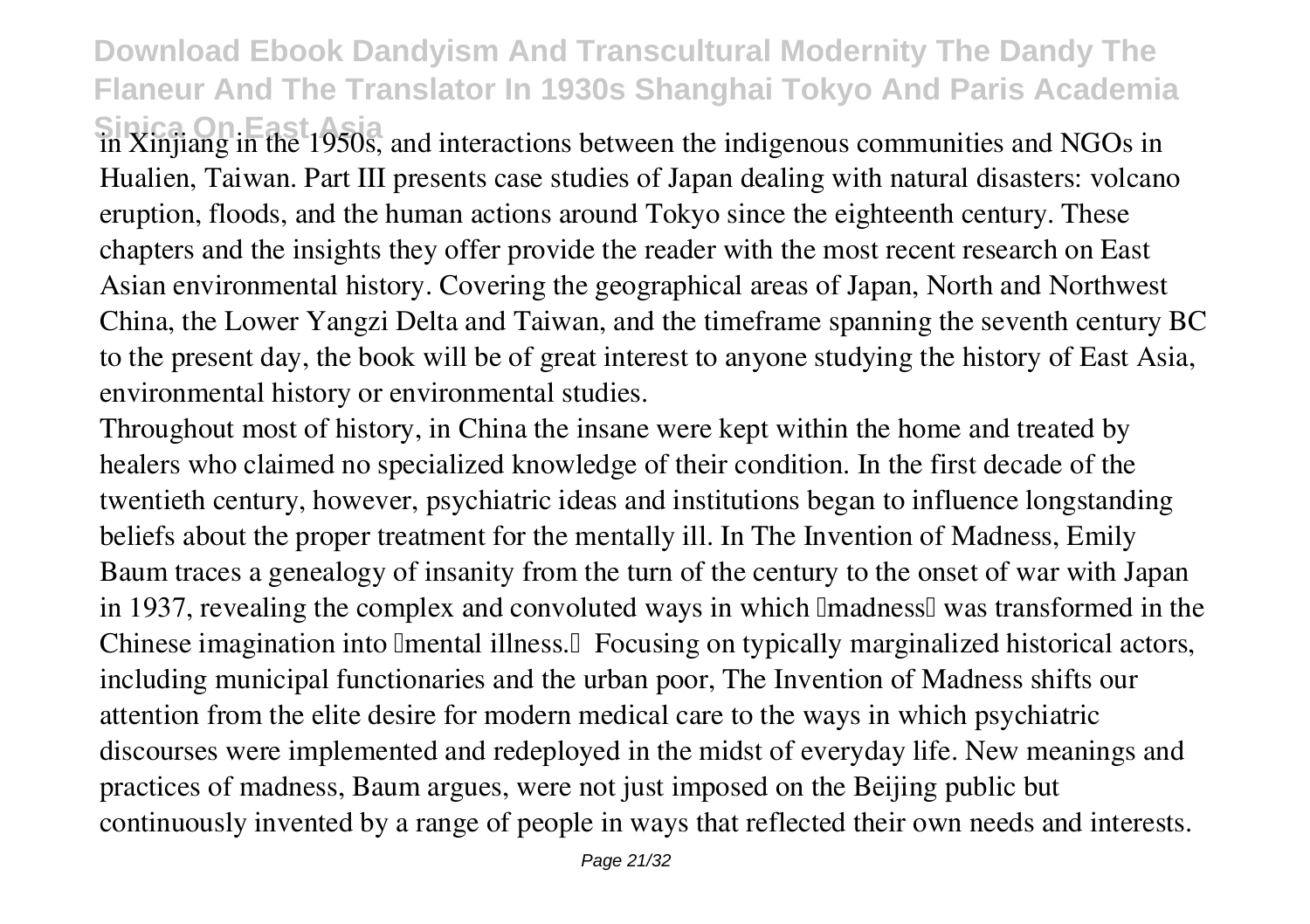**Download Ebook Dandyism And Transcultural Modernity The Dandy The Flaneur And The Translator In 1930s Shanghai Tokyo And Paris Academia Sinica On East Asia** Exhaustively researched and theoretically informed, The Invention of Madness is an innovative contribution to medical history, urban studies, and the social history of twentieth-century China. This is the first academic study of sneakers and the subculture that surrounds them. Since the 1980s, American sneaker enthusiasts, popularly known as IsneakerheadsI or IsneakerholicsI, have created a distinctive identity for themselves, while sneaker manufacturers such as Reebok, Puma and Nike have become global fashion brands. How have sneakers come to gain this status and what makes them fashionable? In what ways are sneaker subcultures bound up with gender identity and why are sneakerholics mostly young men? Based on the author's own ethnographic fieldwork in New York, where sneaker subculture is said to have originated, this unique study traces the transformation of sneakers from sportswear to fashion symbol. Sneakers explores the obsessions and idiosyncrasies surrounding the sneaker phenomenon, from competitive subcultures to sneaker painting and artwork. It is a valuable contribution to the growing study of footwear in fashion studies and will appeal to students of fashion theory, gender studies, sociology, and popular culture.

The reign of the last Shah of Iran, Mohammad Reza Pahlavi (1941079), marked the high point of Iran<sup>[]</sup>s global interconnectedness. Never before had Iranians felt the impact of global political, social, economic, and cultural forces so intimately in their national and daily lives, nor had Iranian actors played such an important global role  $\Box$  on battlefields, barricades, and in board rooms far beyond Iranlls borders. Iranian intellectuals, technocrats, politicians, workers, artists, and students alike were influenced by the global ideas, movements, markets, and conflicts that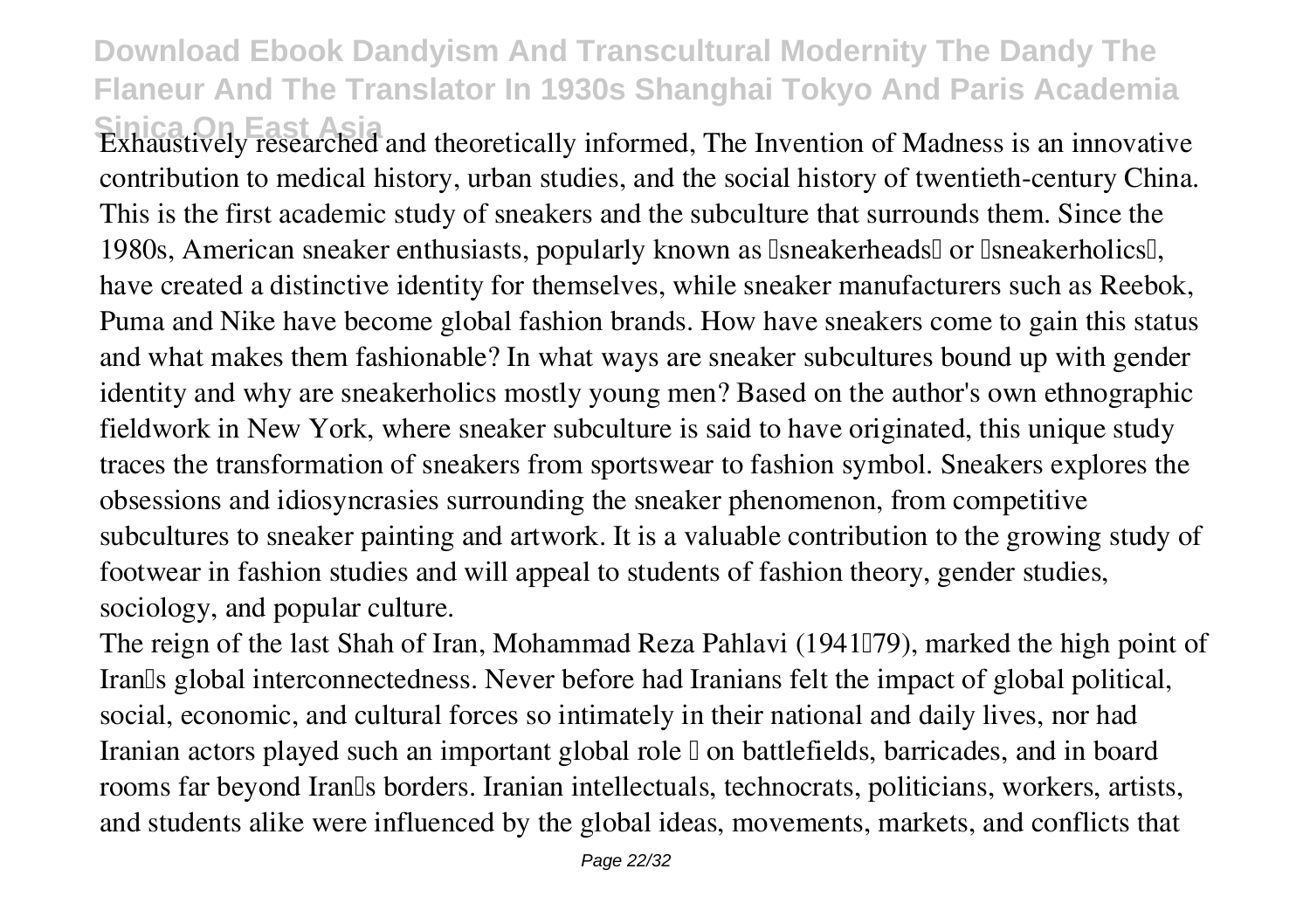**Download Ebook Dandyism And Transcultural Modernity The Dandy The Flaneur And The Translator In 1930s Shanghai Tokyo And Paris Academia Since On East Asia to shape.** From the launch of the Shahlls White Revolution in 1963 to his overthrow in the popular revolution of 1978<sup>[79]</sup>, Iran saw the longest period of sustained economic growth that the country had ever experienced. An entire generation took its cue from the shift from oil consumption to oil production to dream of, and aspire to, a modernized Iran, and the history of Iran in this period has tended to be presented as a prologue to the revolution. Those histories usually locate the political, social, and cultural origins of the revolution firmly within a national context, into which global actors intruded as Iranian actors retreated. While engaging with that national narrative, this volume is concerned with Iranlls place in the global history of the 1960s and  $\alpha$   $\alpha$ . It examines and highlights the transnational threads that connected Pahlavi Iran to the world, from global traffic in modern art and narcotics to the embrace of American social science by Iranian technocrats and the encounter of European intellectuals with the Iranian Revolution. In doing so, this book seeks to fully incorporate Pahlavi Iran into the global history of the 1960s and  $\alpha$  170s, when Iran mattered far beyond its borders.

Kuki Shuzo and the Rise of National Aesthetics

Missvergnügen

The Age of Aryamehr

From Eileen Chang to Ang Lee

Der Dandy und seine Verwandten

Art and Literature in Pictorial Magazines during Shanghaills Jazz Age

Page 23/32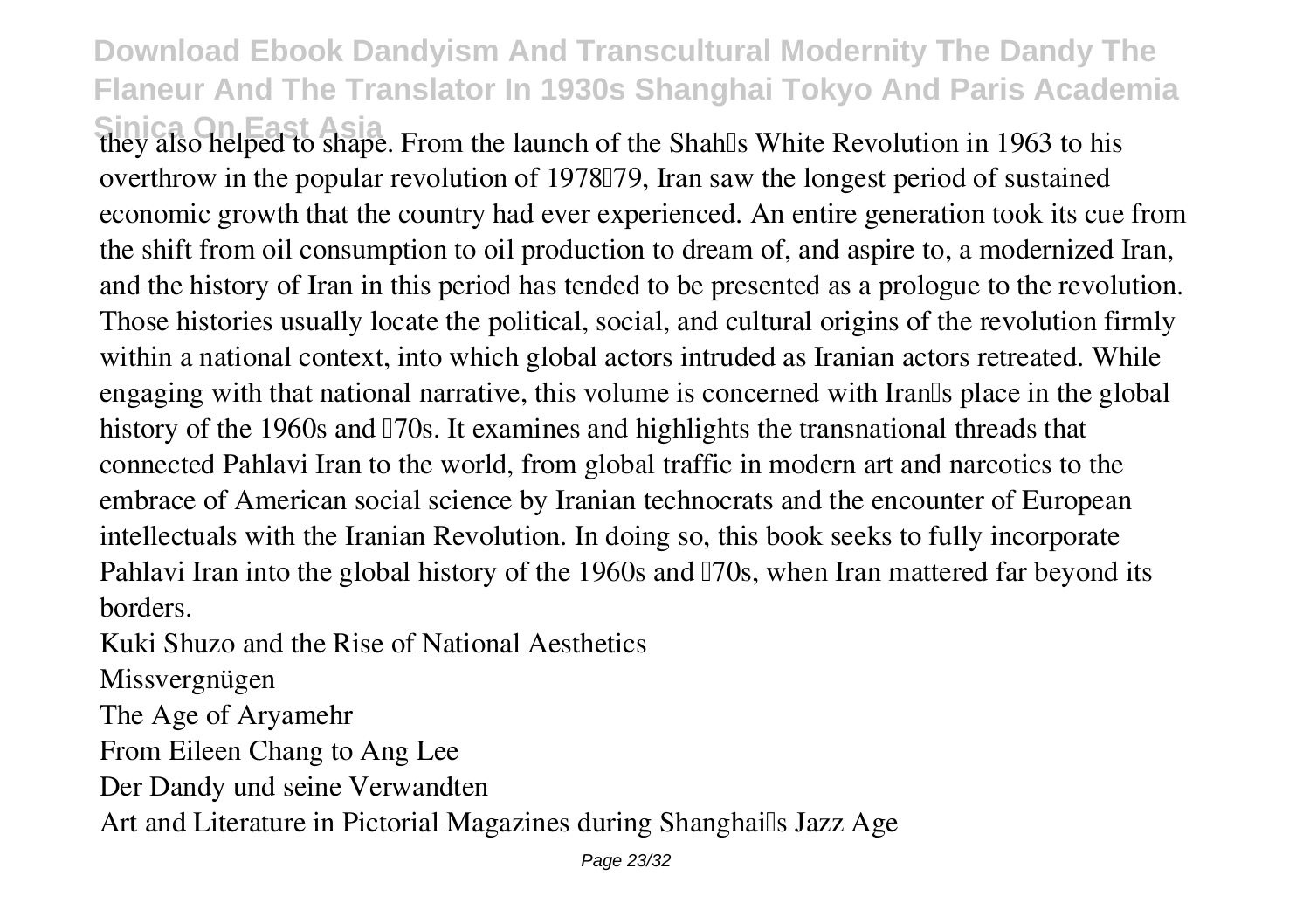## **Download Ebook Dandyism And Transcultural Modernity The Dandy The Flaneur And The Translator In 1930s Shanghai Tokyo And Paris Academia Sinica On East Asia** Bringing the World Home

This book is a printed edition of the Special Issue "Transcultural Literary Studies: Politics, Theory, and Literary Analysis" that was published in Humanities As environmental history has developed as growing sub-discipline within the study of history, great emphasis has been placed on the importance of adopting an interdisciplinary approach. Indeed, as Environmental History in East Asia shows, by drawing on research and methodologies from the fields of science, technology, geography, geology and ecology, we are able to develop a much richer understanding of a region's history. This book provides a comprehensive examination of environmental history in East Asia, ranging temporally from the Ming dynasty to the 21st Century and spatially across China, Japan and Taiwan. Split into four parts, the chapters cover a wide range of fascinating topics, comparing environmental thought and policy in the East and West, the transformation of the landscape, land resource utilization and impact of agriculture and disasters and diseases across the region. A diverse selection of case studies are used to illustrate the chapters, including the role of Daoism, Qing pasturelands and 21st century swine flu. Truly interdisciplinary in approach, this book will be of huge interest to students and scholars of Asian environmentalism, environmental history, Asian anthropology, Asian development studies and Asian history more generally.

In 2007, Ang Lee made an espionage thriller based on the short story "Lust, Caution" by Eileen Chang, China's most famous female author of the twentieth century. The release of the film became a trigger for heated debates on issues of national identity and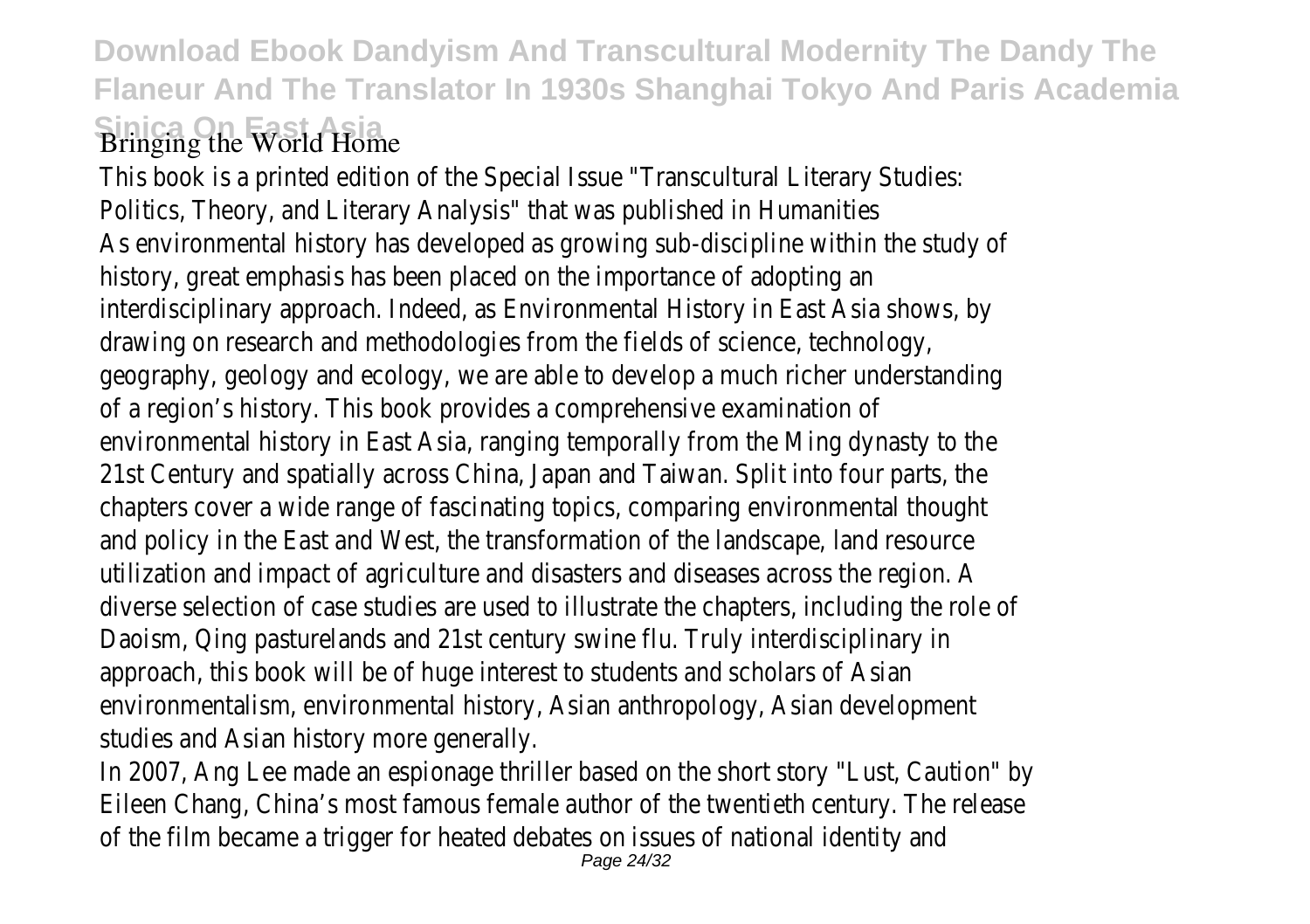**Download Ebook Dandyism And Transcultural Modernity The Dandy The Flaneur And The Translator In 1930s Shanghai Tokyo And Paris Academia**

Sinical **Oyalty, and brought unexpectedly harsh criticism from China, where Ang Lee** was labelled a traitor in scathing internet critiques, whilst the film's leading actress Tang Wei was banned from appearing on screen for two years. This book analyses Ang Lee's art of film adaptation through the lens of modern literary and film theory, as well as featuring detailed readings and analyses of different dialogues and scenes, directorial and authorial decisions and intentions, while at the same time confronting the intense political debates resulting from the film's subject matter. The theories of Freud, Lacan, Deleuze, Bataille and others are used to identify and clarify issues raised by the film related to gender, sexuality, eroticism, power, manipulation, and betrayal; the themes of lust and caution are dealt with in conjunction with the controversial issues of contemporary political consciousness concerning patriotism, and the Sino-Japanese War complicated by divided historical experiences and cross-Taiwan Strait relationships. The contributors to this volume cover translation and adaptation, loyalty and betrayal, collaboration and manipulation, playing roles and performativity, whilst at the same time intertwining these with issues of national identity, political loyalty, collective memory, and gender. As such, the book will appeal to students and scholars of Chinese and Asian cinema and literature, as well as those interested in modern Chinese history and cultural studies.

Examines the tendency of post-World War II writers to rewrite earlier narratives by Poe, Melville, Hawthorne, and others.

Ideas, Information and Knowledge in Chinese Societies, 1895-1949

A Companion to Modern Chinese Literature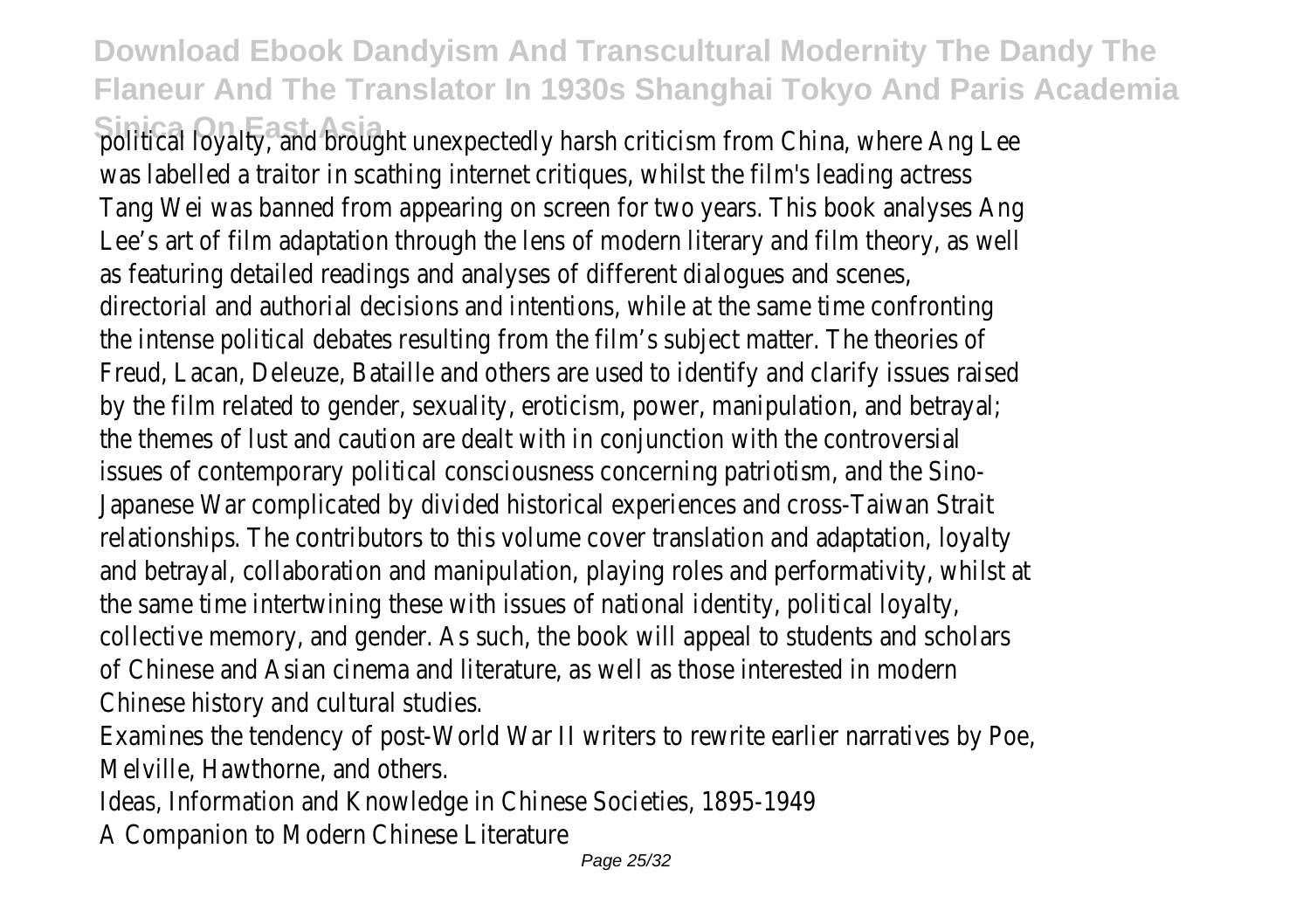**Download Ebook Dandyism And Transcultural Modernity The Dandy The Flaneur And The Translator In 1930s Shanghai Tokyo And Paris Academia Sinica** Event of Women

Translation and Cultural Mediation Imagining the Global Environmental History in East Asia

'Intoxicating Shanghai' – An Urban Montage

**During the interwar years in Japan, discourse on culture turned sharply inward after generations of openness to Western ideas. The characterizations that arose—that Japanese culture is unique, essential, and enduring—came to be accepted both inside and outside Japan. Leslie Pincus focuses on the work of Kuki Shuzo, a philosopher and the author of the classic "Iki" no Kozo, to explore culture and theory in Japan during the interwar years. She shows how Japanese intellectual culture ultimately became complicit, even instrumental, in an increasingly repressive and militaristic regime that ultimately brought the world to war. Pincus provides an extensive critical study of Kuki's intellectual lineage and shows how it intersects with a number of central figures in both European and Japanese philosophy. The discussion moves between Germany, France, and Japan, providing a guide to the development of culture in a number of national settings from the turn of the century to the 1930s. Inspired by the work of Foucault, the Marxist culturalists, and the Frankfurt School, Pincus reads against the grain of traditional interpretation. Her theoretically informed approach situates culture in a**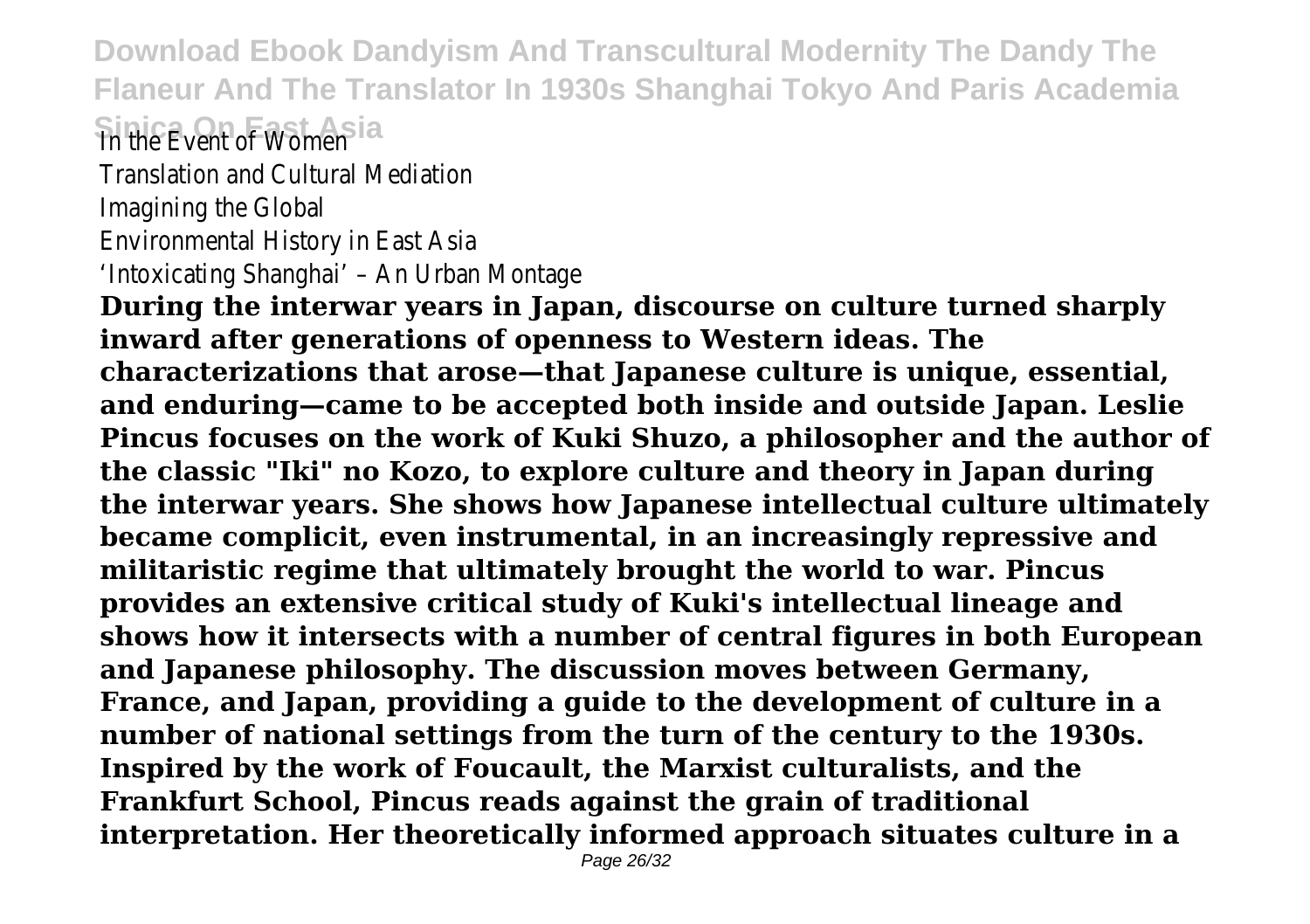**Download Ebook Dandyism And Transcultural Modernity The Dandy The Flaneur And The Translator In 1930s Shanghai Tokyo And Paris Academia**

**Sinica On East Asia historical perspective and charts the ideological dimensions of cultural aesthetics in Japan. Authenticating Culture in Imperial Japan makes an important contribution to our understanding of modernity, nationalism, and fascism in the early twentieth century.**

**Through both cultural and literary analysis, this book examines gender in relation to late Qing and modern Chinese intellectuals, including Mu Shiying, Bai Wei, and Lu Xun. Tackling important, previously neglected questions, Zhu ultimately shows the resilience and malleability of Chinese modernity through its progressive views on femininity.**

**Cinema archives memories, conserves the past, and rewrites histories. As much as the Sinophone embodies differences, contemporary Sinophone cinemas in Taiwan, Hong Kong, and the People's Republic of China invest various images of contested politics in order to assert different histories and self-consciousness. As such, Sinophone cinemas and image production function as archives, with the capability of reinterpreting the multiple dimensions of past and present. The Politics of Memory in Sinophone Cinemas and Image Culture investigates Sinophone films and art projects that express this desire for archiving and reconfiguring the past. Comprising ten chapters, this book brings together contributors from an array of disciplines - artists, filmmakers, curators, film critics, and literary scholars - to grapple with the creative ambiguities of Sinophone cinemas and image culture. Blending eclectic methods of**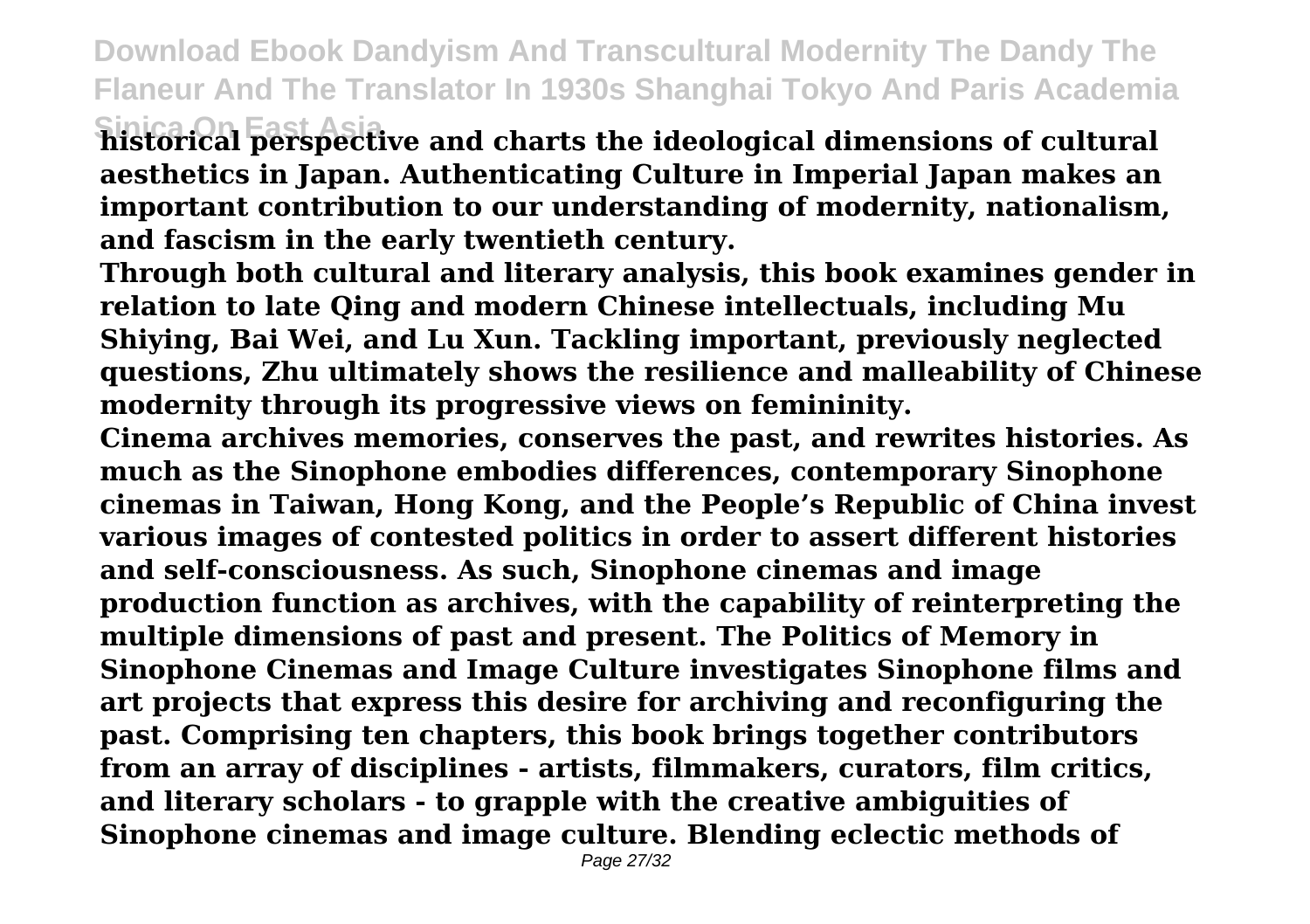**Download Ebook Dandyism And Transcultural Modernity The Dandy The Flaneur And The Translator In 1930s Shanghai Tokyo And Paris Academia**

**Sinica On East Asia scholarly research, knowledge-making, and art-making into a new discursive space, the chapters address the diverse complexities of the cinematic culture and image production in Sinitic language regions. This book is a valuable resource for students and scholars of film studies, China studies, East Asian studies, Taiwan studies, and Sinophone studies, as well as professionals who work in the film industry.**

**"This book explores aspects of this vibrant market economy in late imperial China, and by presenting a reconstructed narrative of economic development in the early modern Jiangnan, provides new perspectives on established theories of Chinese economic development. Further, by examining economic values alongside social structures, this book produces a historically comprehensive account of the contemporary Chinese economy which engenders a deeper and broader understanding of China's current economic success." --Publisher's web site.**

**Modern China and the West**

**Sneakers**

**State, Society, and the Insane in Modern China**

**Authenticating Culture in Imperial Japan**

**Rewriting**

**Against World Literature**

**Afro-Japanese Aesthetics and New World Modernity**

*In Intoxicating Shanghai Paul Bevan explores the work of a number of Chinese modernist artists* Page 28/32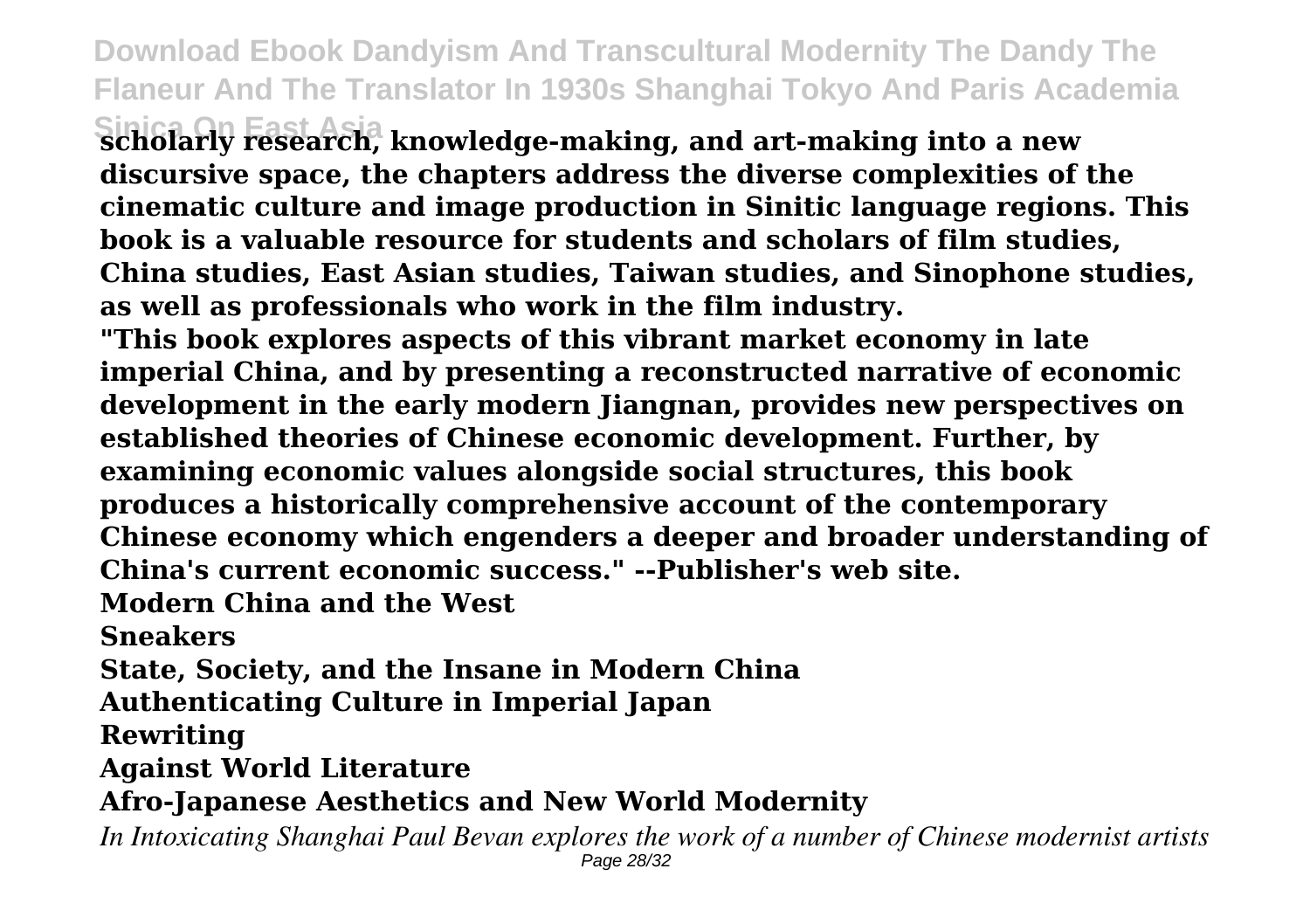**Download Ebook Dandyism And Transcultural Modernity The Dandy The Flaneur And The Translator In 1930s Shanghai Tokyo And Paris Academia** Sind writers, examining the role played by pictorial magazines in the dissemination of their *work, with a focus on 1934 – 'The Year of the Magazine'. ?????????????????????????????????????????????????????????????????????????????*

*???????? ?????????fanal obscur????????????1927?????????1945????????????????????? ????????????????????????????????????????????????????????????????????????????? ???????*

*On the problems of translation in literary study. Against World Literature: On the Politics of Untranslatability argues for a rethinking of comparative literature focusing on the problems that emerge when large-scale paradigms of literary studies ignore the politics of the "Untranslatable"—the realm of those words that are continually retranslated, mistranslated, transferred from language to language, or especially resistant to substitution. In the place of "World Literature"—a dominant paradigm in the humanities, one grounded in market-driven notions of readability and universal appeal—Apter proposes a plurality of "world literatures" oriented around philosophical concepts and geopolitical pressure points. The history and theory of the language that constructs World Literature is critically examined with a special focus on Weltliteratur, literary world systems, narrative ecosystems, language borders and checkpoints, theologies of translation, and planetary devolution in a book set to revolutionize the discipline of comparative literature.*

*Slaves to Fashion is a pioneering cultural history of the black dandy, from his emergence in Enlightenment England to his contemporary incarnations in the cosmopolitan art worlds of*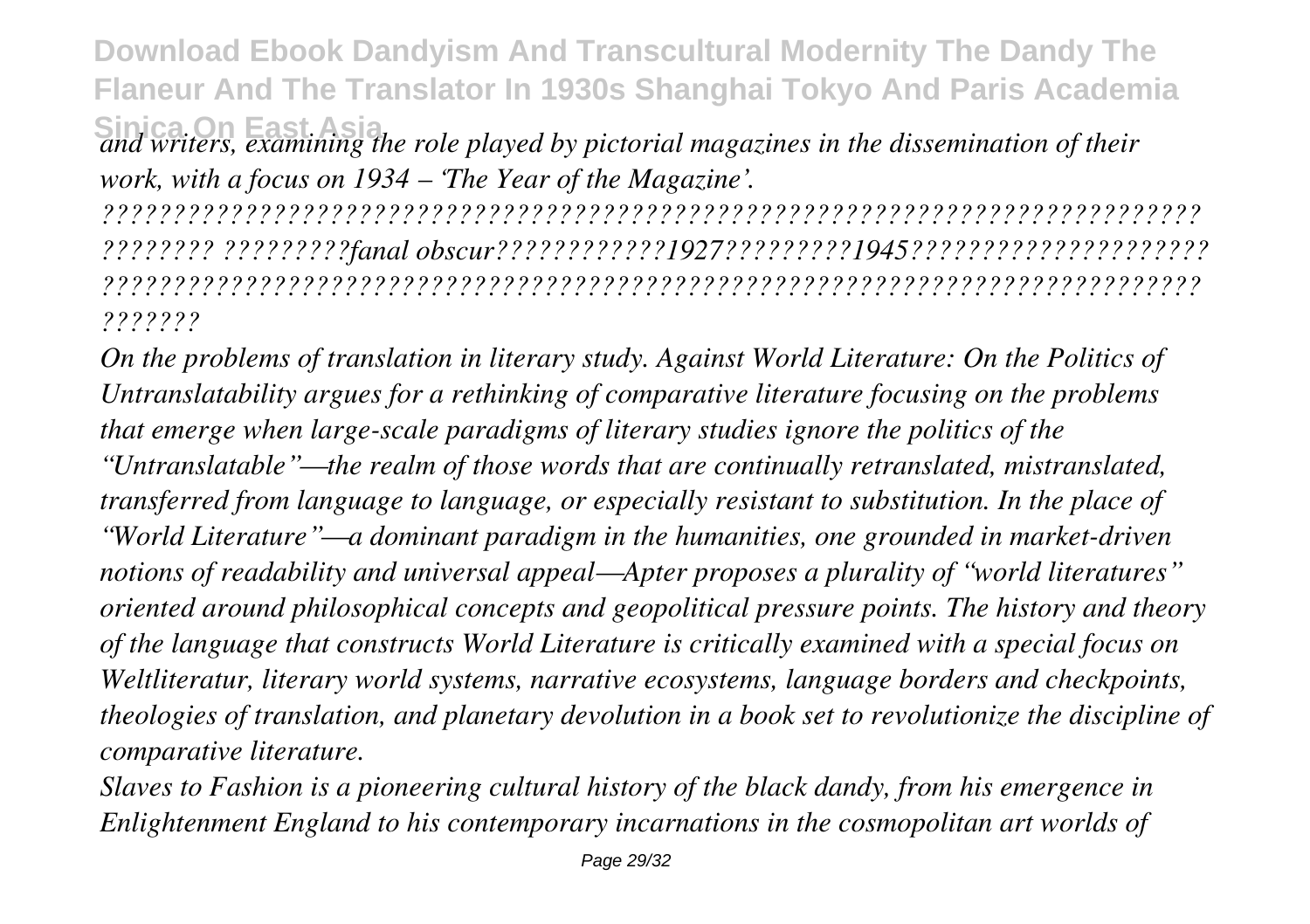**Download Ebook Dandyism And Transcultural Modernity The Dandy The Flaneur And The Translator In 1930s Shanghai Tokyo And Paris Academia Sinica On East Asia** *London and New York. It is populated by sartorial impresarios such as Julius Soubise, a freed slave who sometimes wore diamond-buckled, red-heeled shoes as he circulated through the social scene of eighteenth-century London, and Yinka Shonibare, a prominent Afro-British artist who not only styles himself as a fop but also creates ironic commentaries on black dandyism in his work. Interpreting performances and representations of black dandyism in particular cultural settings and literary and visual texts, Monica L. Miller emphasizes the importance of sartorial style to black identity formation in the Atlantic diaspora. Dandyism was initially imposed on black men in eighteenth-century England, as the Atlantic slave trade and an emerging culture of conspicuous consumption generated a vogue in dandified black servants. "Luxury slaves" tweaked and reworked their uniforms, and were soon known for their sartorial novelty and sometimes flamboyant personalities. Tracing the history of the black dandy forward to contemporary celebrity incarnations such as Andre 3000 and Sean Combs, Miller explains how black people became arbiters of style and how they have historically used the dandy's signature tools—clothing, gesture, and wit—to break down limiting identity markers and propose new ways of fashioning political and social possibility in the black Atlantic world. With an aplomb worthy of her iconographic subject, she considers the black dandy in relation to nineteenth-century American literature and drama, W. E. B. Du Bois's reflections on black masculinity and cultural nationalism, the modernist aesthetics of the Harlem Renaissance, and representations of black cosmopolitanism in contemporary visual art. The Invention of Madness*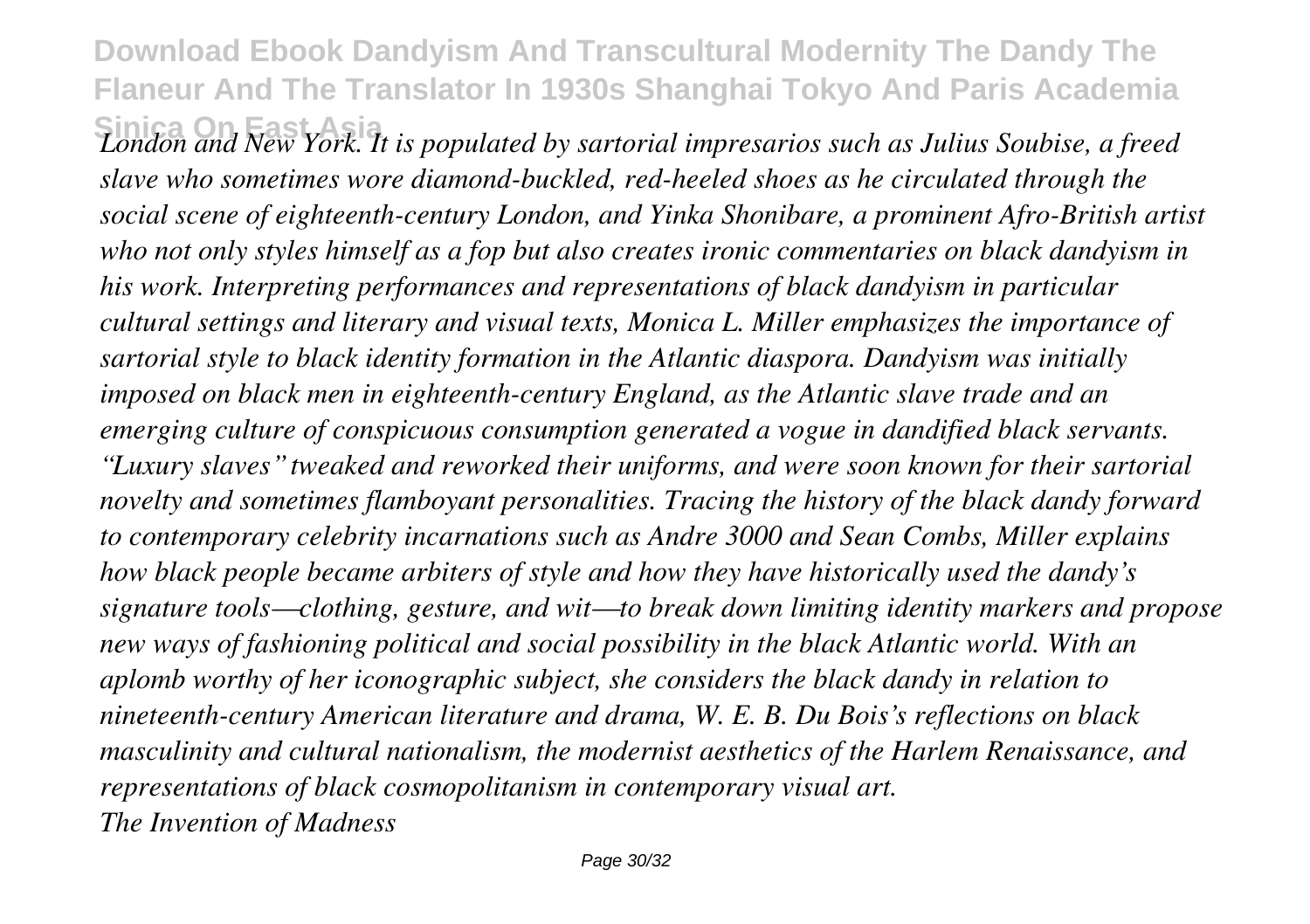**Download Ebook Dandyism And Transcultural Modernity The Dandy The Flaneur And The Translator In 1930s Shanghai Tokyo And Paris Academia Sinica On East Asia** *Elegante Flaneure, vergnügte Provokateure, traurige Zeitdiagnostiker Print, Profit, and Perception Slaves to Fashion On the Politics of Untranslatability Transnational Media and Popular Culture Beyond East and West Connecting Money, Markets, and Institutions* **Dandyism and Transcultural ModernityThe Dandy, the Flaneur, and the Translator in 1930s Shanghai, Tokyo, and ParisRoutledge Aqui vêm os dândis. Sempre prontos, com sua ironia, a deslocarem palavras que se cristalizam em clichês. Para eles nada é suficientemente sério – a não ser a própria banalidade. Bem-vindxs a uma estética pela qual poses são mais importantes que gestos, sensações implodem ideias, e máscaras dizem mais do que a realidade. Há dândis de diversas orientações, etnias e gêneros. Artistas e nãoartistas. Celebridades antes mesmo da cultura midiática e sobrevivendo dentro dela. Através do dândi, procuramos compreender, em especial, alguns filmes contemporâneos**